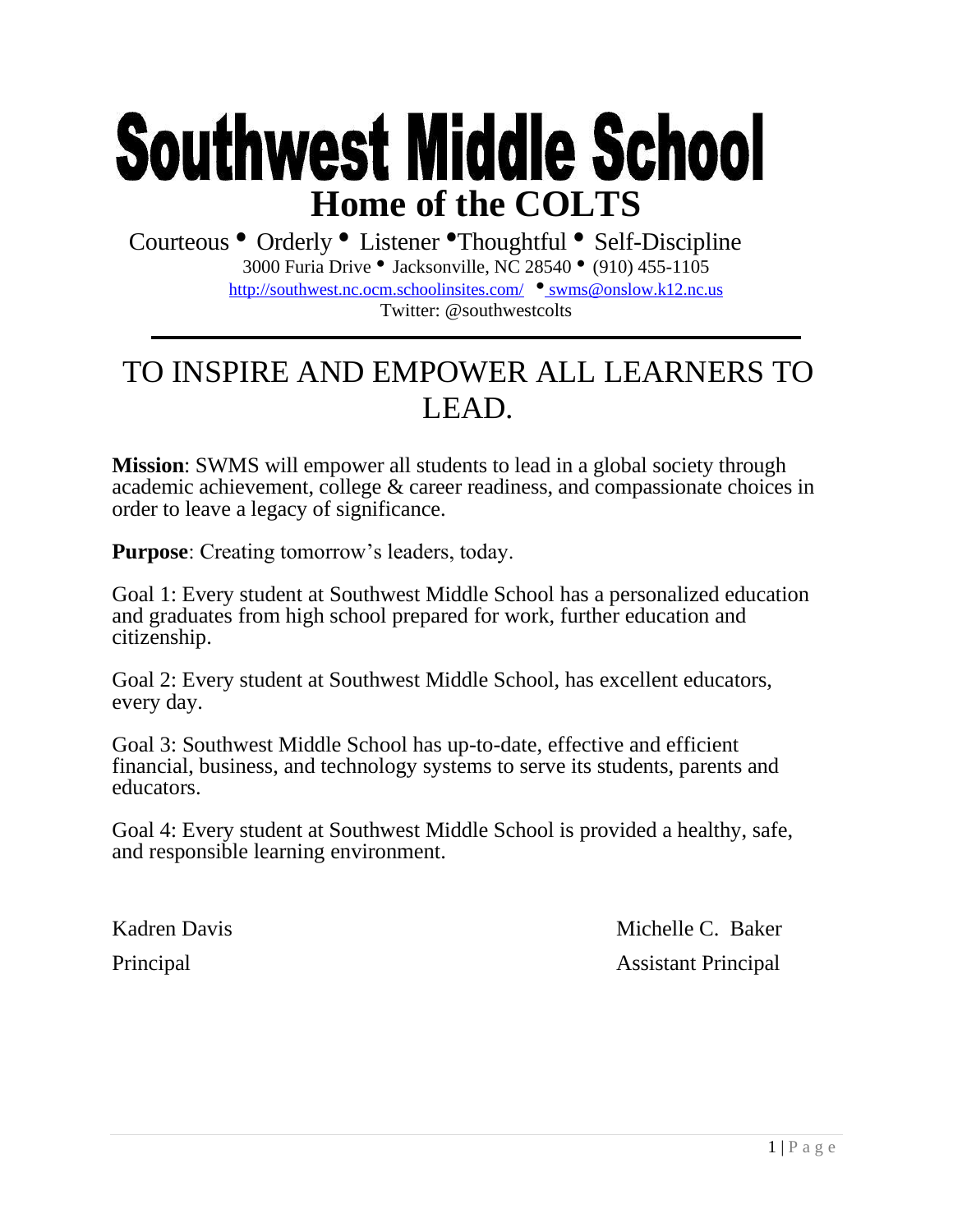# **AGENDAS**

Each student will be provided with a Southwest Middle School agenda. The agenda will be used for communication between parents and teachers and to record assignments. Replacement agendas will be provided to students at a cost of \$5.

### **ASSESMENTS**

Students in all courses will be assessed with a variety of formative and summative assessments. Formative assessments may include, but are not limited to, completion of assigned classwork, quizzes, benchmark assessments, involvement in classroom discussion and activities, and participation in other appropriate learning activities. There will be benchmark assessments at several times during the year using an administrative approved program that will provide specific information about standards mastered. Summative assessments will be conducted at the end of units and may be in the form of student-developed projects, tests, written reports, or presentations.

- The End-Of-Grade Reading and Math tests are administered to all students at the end of the school year.
- The End-Of- Grade Science test is administered to all  $8<sup>th</sup>$  grade students at the end of the school year.
- The End-Of-Course Math I test is administered to students enrolled in Math I upon completion of the course.
- The North Carolina Final Exams Social Studies and Science and any high school credit class are administrated to all students at the end of the school year.

# **ATHLETICS**

A student/athlete must be in the seventh or eighth grade and meet local and state promotion guidelines. If an athlete is "academically eligible" or "academically ineligible" at the beginning of any semester, that status is retained throughout the full semester. A student/athlete has four semesters of athletic eligibility once he/she first enters the seventh grade. Academic requirements for fall semester sports are based on his/her previous semester grades. Spring semester academic requirements are based on the fall semester grades for the current school year. Specifically, students must earn a passing grade in a minimum of three core classes (ELA, Math, Science, Social Studies) and one Encore class based on the previous semester's grades. It is the responsibility of the school principal to check the academic status of each student/athlete enrolled in school at the beginning of a semester. Student/Athletes must have no more than 10 Unexcused absences for the previous semester as verified by attendance recorded and collected in Power School by the last date of said semester. A student who becomes 15 years of age on or before August 31, is not eligible for middle school athletics. Southwest Middle School retains the right to impose higher academic standards for its athletes.

- Team members may not participate in games or practices on days they are absent or suspended from school.
- Removal from the team is at the discretion of the coach.
- Students must have a current physical in order to try out for a sport.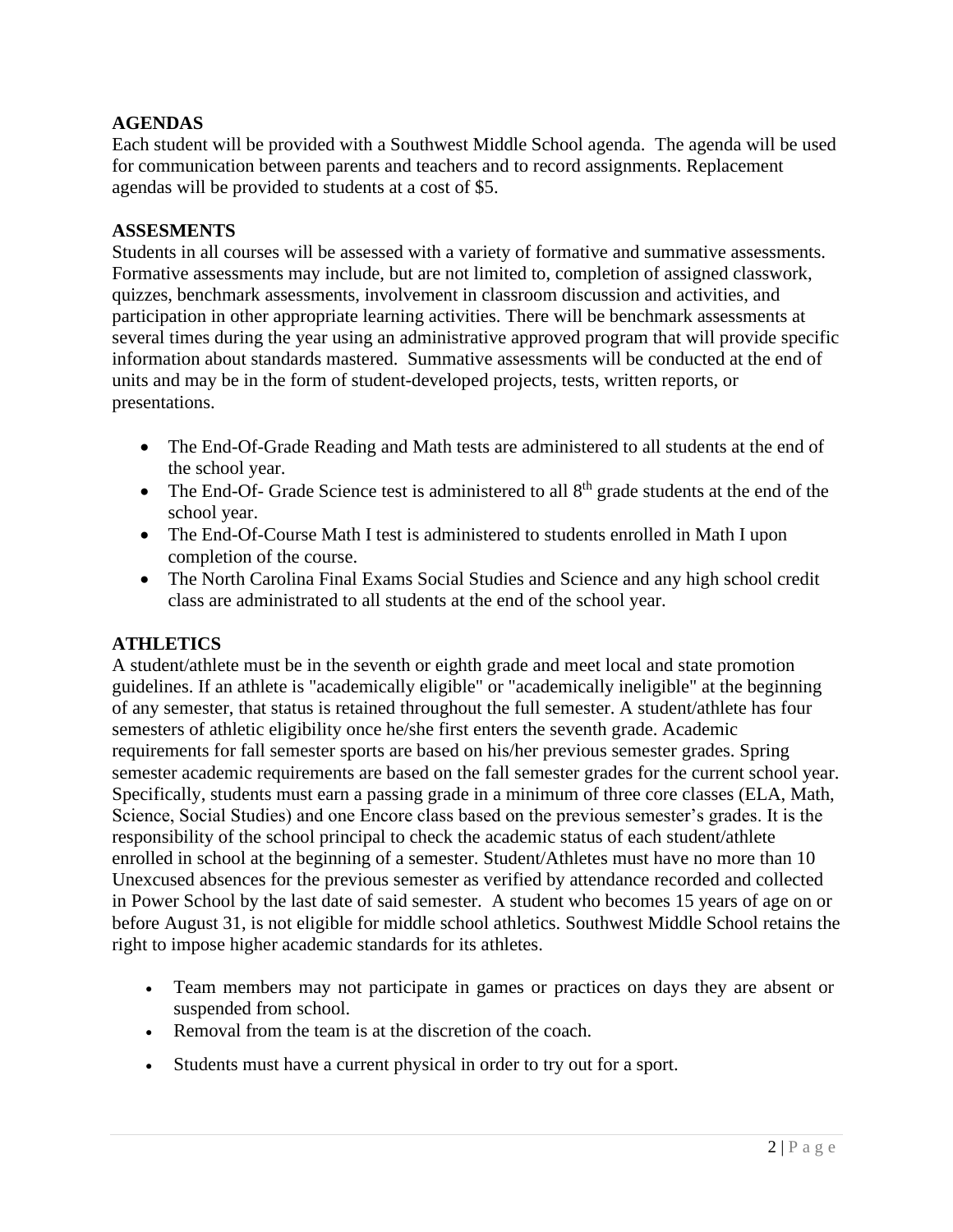• Students who owe school fees will not be able to try out for a sport until the fees are paid in full.

Physical examinations for middle school students will be required only for those participating in athletics, or those students who are unable to participate fully in regular PE classes. The doctor should indicate limitations in PE classes on the physical form. Physical forms must be presented to the coach prior to the first day of practice or try-outs for any athletic team, including cheerleading.

*The following paragraph is only in effect for Fall 2020 due to Governor directed COVID 19 School closing.*

#### *Eligibility*

*Regardless of the school organization pattern, a student who meets Local Education Agency (LEA) / Charter School Promotion standards for the 2019-2020 academic year automatically meets the courses passed requirement for the first semester of the 2020-2021 academic year.*

#### *Physicals*

*All student athletes who have a valid Preparticipation Examination (PPE) form for the 2019- 2020 season (date of physical 4/1/19-5/1/20) will be allowed a one-year extension through the end of the academic year 2020-2021.* 

*An athlete planning to participate in a sport during the 2020-2021 season without a current PPE form (date of physical 4/1/19-5/1/20) will need to obtain an evaluation/physical before they will be allowed to participate.*

# **ATTENDANCE/ABSENTEEISM** – *BOE POLICY 4400*

Regular attendance develops patterns of behavior essential to professional and personal success in life. Regular attendance by every student is mandatory: the State of North Carolina *(G.S. 115C-378)* requires that every child in the State between the ages of seven (or younger if enrolled) and 16 years attend school. Parents or legal guardians have the responsibility for ensuring that students attend and remain at school daily. Any parent, guardian, or other person violating the provisions of the Compulsory Attendance Law is guilty of a class 1 misdemeanor. (G.S. 115C-380).

#### **Lawful Absences**

When a student must miss school, a written note of explanation for the absence signed by a parent or guardian must be presented to the teacher on the day returning after an absence. An absence may be lawful for the following reasons:

- Personal illness or injury which makes the student physically unable to attend school
- Isolation ordered by the State Board of Health
- Death in the immediate family
- A medical or dental appointment
- Participation under subpoena as a witness in a court or administrative proceeding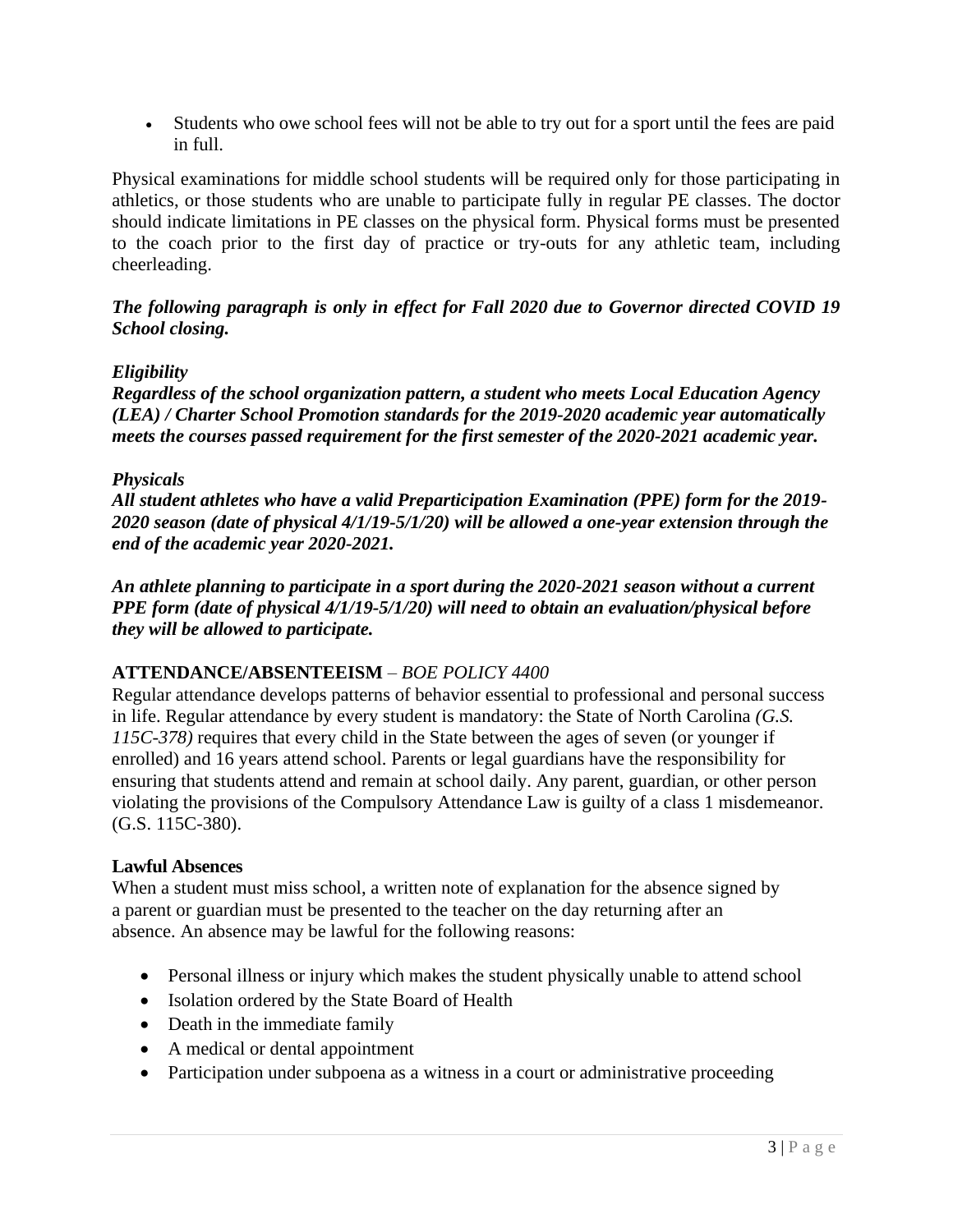- A minimum of two days each academic year for observance of an event required or suggested by the religion of the student or the student's parent(s) with prior approval by the principal
- Participation in a valid educational opportunity, such as travel, with prior approval by the principal. Five days prior to the absences, the parent or legal guardian must present to the school principal a written statement requesting the absences be lawful. The principal shall use his/her discretion on the reasonable number of days the student may be excused from school; or
- Absence due to pregnancy and related conditions or parenting, when medically necessary.
- In addition, a student whose parent or legal guardian (a) is an active duty member of the uniformed services as defined by policy 4050, Children of Military Families, and (b) has been called to duty for, is on leave from, or has immediately returned from deployment to a combat zone or combat support posting will be granted additional absences at the discretion of the Superintendent or designee to visit with his or her parent or legal guardian. Five days prior to the absences, the parent or legal guardian must present to the school principal a written statement requesting the absences be lawful.

The principal shall use his/her discretion on the reasonable number of days the student may be excused from school. Extended illnesses generally require a statement from a physician. In the case of lawful absences and out of school suspensions, the student will be permitted to make up his or her work. The teacher will determine when work is to be made up. The student is responsible for finding out what assignments are due and completing them within the specified time period.

# **School Related Activities**

All classroom activities are important and difficult, if not impossible, to replace if missed. It is the intention of the board of education that classes missed be kept to an absolute minimum through close scrutiny and a monitoring system on the part of the principal. The following school-related activities will not be counted as absences from either class or school:

- Field trips sponsored by the school
- School-initiated and scheduled activities
- Athletic events requiring early dismissal from school
- In-school suspension; or
- job shadows and other work-based learning opportunities and Career and Technical
- Education student organization activities approved in advance by the principal.

Assignments missed for these reasons will be completed by students. The teacher will determine when work is to be made up. The student is responsible for finding out what assignments are due and completing them within the specified time period. A student is considered absent for the day if they are present for less than half the school day. (11:15 a.m.).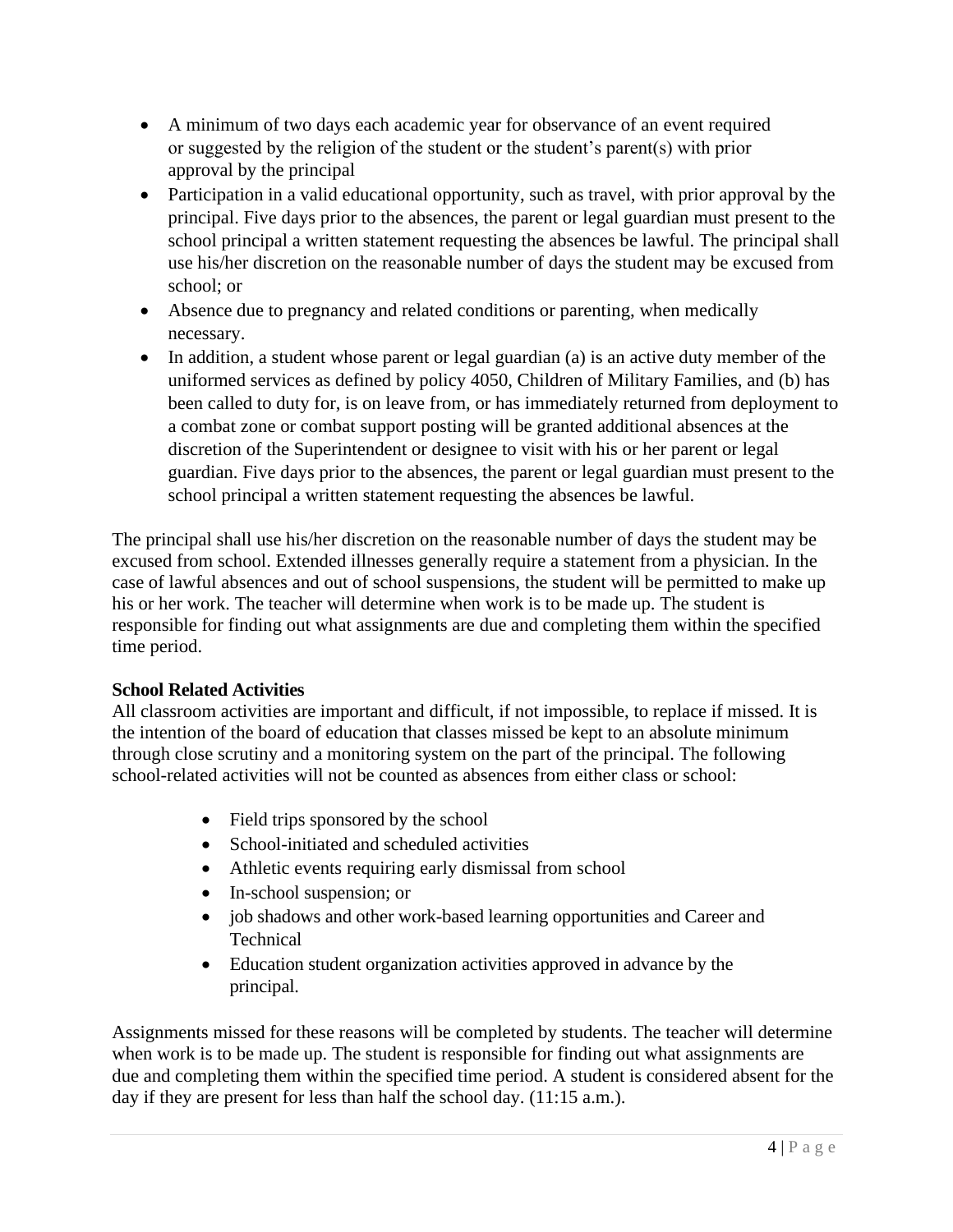### **Attendance in Grades 6-8**

- Students with more than 20 absences (10 within the first ninety days and 10 within the last ninety days) in a school year shall not be promoted to the next grade except by determination of the principal/designee upon careful review of the student's records.
- When total absences (lawful and unlawful) exceed 10 days per semester, further documentation will be required (doctor's statement, court documentation, etc.).
- Make up work shall be assigned by the student's teacher as deemed appropriate. All make up work shall be completed within a reasonable amount of time as determined by the child's teacher.
- Schools shall offer incentives to provide recognition of perfect attendance**.**
- Students are expected to be in attendance to and participate in instruction throughout the school day. Excessive tardies and early checkouts will be referred to the appropriate authorities and may also be considered by the principal when making a promotion determination.

#### **Excessive Absences**

Class attendance and participation are critical elements of the educational process and may be considered in assessing academic achievement. The principal will notify parents and take all other steps required by G.S. 115C-378 for excessive absences. Students may be suspended for up to two days for truancy. When a student has accumulated ten (10) unexcused absences, the principal will investigate to determine if the parent or guardian has made a good faith effort to comply with the law. Dependent upon the outcome of the investigation, the principal may notify the District Attorney and the Director of Social Services.

# **BUS REGULATIONS** – *BOE POLICY 6300/6305/6321/6322/4300*

A safe and orderly environment is critical whenever transporting students. All board policies on student behavior apply as provided in board policy 4300, Student Behavior Policies. Because the safety of our children is a top priority, it is imperative that all parents and students review the Onslow County Schools' Student Discipline Policies and School Bus Safety Regulations Handbook. Of particular importance are School Bus Safety Student Conduct Rules and Misconduct on a School Vehicle. These policies will be enforced with parents and students receiving written notification of consequences based on severity of violations and prior rule infractions. Please help us ensure that the bus ride for all students is a safe one. Southwest Middle School General Bus Rules include:

- Be at the designated stop on time. Drivers will not wait for students who are not at the bus stop.
- Noise on the bus must be kept at a minimum.
- Electronic devices may be used on the bus at the driver's discretion. One ear bud should be left out for safety reasons.
- Stay seated in your assigned seat.
- Food, gum, or beverages are not permitted on the bus.
- Exit the school and promptly board the bus.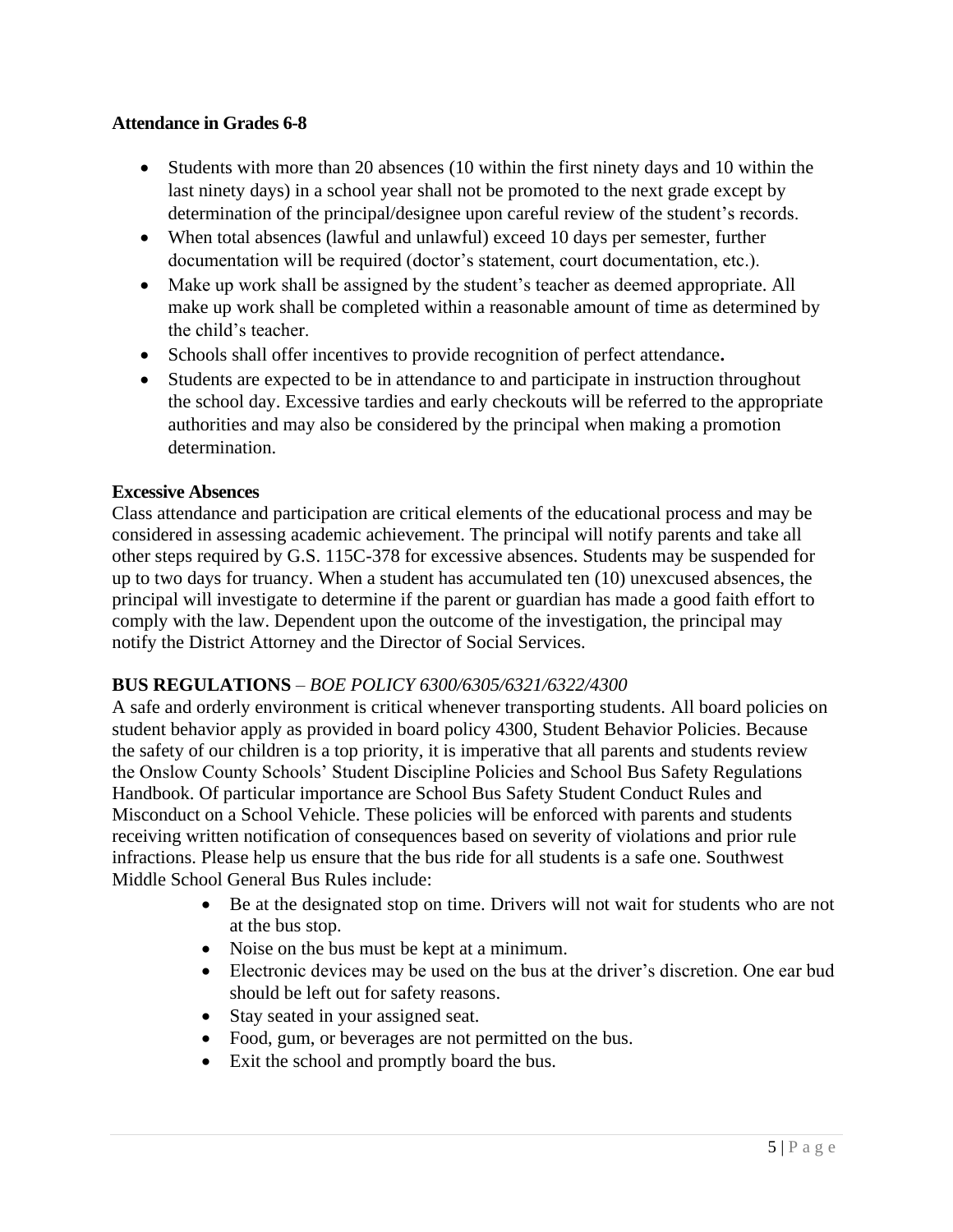Students may ride only the bus to which they are assigned. Administrative approval must be obtained prior to riding an alternate bus. A written request must include date, regular bus number, bus number being requested, location for student drop-off, and a phone number to verify the bus change request. No student will be allowed to ride any bus that they are not assigned without this note being signed by both a parent and an administrator. All bus notes must be submitted to the office before the tardy bell rings in the morning.

Students are required to get in the view of the driver when crossing the street to get to and from the school bus. The bus driver will give the students hand gestures regarding whether it is safe to cross. The driver will display a flat palm for "it's not safe to cross" and a thumb's up for "it's ok to cross." Please click on the link for more information regarding the new student crossing guidelines. These guidelines will be enforced in the same manner as other bus violations. <http://www.ncbussafety.org/SafetyLessons/StudentCrossingInstructions.pdf>

Consequences for infractions of bus rules may include, but are not limited to: a written warning, suspension from riding the bus for a minimum of three (3) days and rescinding the right to ride for the remainder of the school year. The consequences assigned are at the discretion of the administration.

# **CAFETERIA** – *BOE Policy OCS Policy 6200, 6225, 6230*

Onslow County Schools provides nutritious breakfast and lunch meals designed to meet the USDA federal guidelines and nutrition standards for school meals. These guidelines limit the amount of fat, sodium, and sugar in meal selections and encourage increased consumption of fresh fruits, vegetables, whole grain products, and calcium rich foods. Well-balanced breakfasts and lunches contribute to the success in the classroom and students' academic performance. Menus are available on the Onslow County Schools website at [www.onslow.k12.nc.us](http://www.onslow.k12.nc.us/) and in local media.

Meal prices are \$1.25 for breakfast and are \$2.25 for lunch. Reduced price breakfast is provided at no cost and reduced lunch cost is \$ .40. Supplemental a la carte items that meet the Smart Snack guidelines are available for additional purchase. Parents/Guardians may request restrictions for students with a written note sent to the cafeteria. Students in grades K-8 with no money will be fed and charged for a meal only. No a la carte items will be charged. **Families are responsible for all meal costs for food eaten by the student until the new meal application has been approved and any charges accrued until that approval**. A parent/guardian may request a copy of their student's account. For any information, contact the school cafeteria manager.

Payment for purchases in the cafeteria may be made by cash or check to the school cafeteria. Please do not send money to the school office. Other methods of payment are debit/credit card online at [www.k12paymentcenter.com](http://www.k12paymentcenter.com/) .

Meal applications for free or reduced meals can be found online at [www.lunchapplication.com.](http://www.lunchapplication.com/) This is the quickest method. **Only one application per household** should be completed. Return meal applications to the school cafeteria or the school nutrition central office. If you do not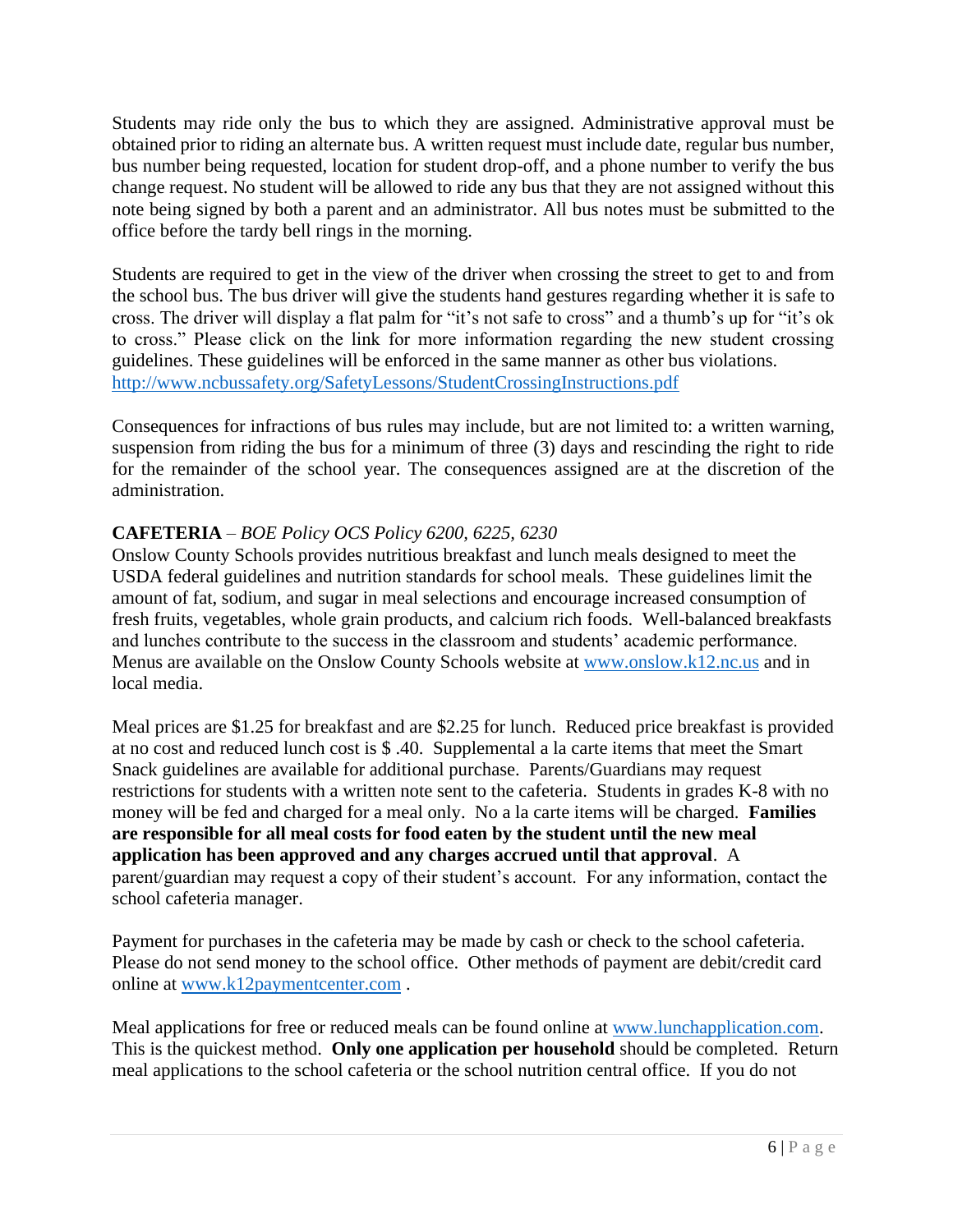receive notification for **all (each individual child)** students in the household, please notify the school nutrition central office immediately.

Due to Federal regulations, no commercial fast foods such as Subway, Burger King, Chick-fil-A, etc. can be eaten in the lunchroom during student lunch. Students will have to eat their lunch in the office or alternate site. If a parent chooses to have lunch with their student, they will be provided an alternate area to eat with student.

In addition, while we understand the need for students to stay hydrated and do encourage water throughout the day, students will only be allowed water in a clear water bottle. Outside drinks such as coffee, frozen coffee drinks, tea, energy drinks, soda, etc. from any commercial sites or home will need to be discarded prior to entering the buildings and are not permitted during lunch.

# **COMMUNICABLE DISEASES** – *BOE Policy 4230*

A communicable disease is defined as an illness due to an infectious agent, or its toxic products, which is transmitted directly or indirectly to a person from an infected person or animal. If a child has a communicable disease (i.e. pink eye or head lice) it is expected that he/she remain at home until the disease is no longer contagious.

# **CLUBS/ORGANIZATIONS** – *BOE Policy 3620*

Students are encouraged to actively participate in opportunities available at the school, including interscholastic athletics and student organizations. All activities are open to all students attending that school unless a restriction is justified and has been approved by the principal. Participation in extracurricular activities, including student organizations and interscholastic athletics, may be reserved for students in good academic standing who meet behavior and attendance expectations of the board and the school. All students with disabilities will be accorded rights as required by federal and state law.

# **DISMISSAL TIMES**

Any students not riding buses should be picked up in the front loop beginning at 3:05 p.m. All bus students will be dismissed by 3:10 p.m. Buses will leave the lot by 3:20 p.m. Visitors should utilize the designated parking area if you are staying for a conference, etc**.** Please do not utilize the front circle for parking during arrival and dismissal times.

# **FAMILY EDUCATION RIGHTS AND PRIVACY ACT (FERPA)**

The Family Education Rights and Privacy Act (FERPA) is a federal law that governs the maintenance of student records. Under the law, parents of eligible students have both the right to inspect records kept by school about the student and the right to correct inaccuracies in the records. Access to the records by persons other than the parents or the student is limited and generally requires prior consent by the parents or the student. The Onslow County Board of Education has adopted a written policy governing all the rights of parents and students under FERPA. Copies of this policy may be found in the Superintendent's office and in the principal's and counselor's office of each school within the unit.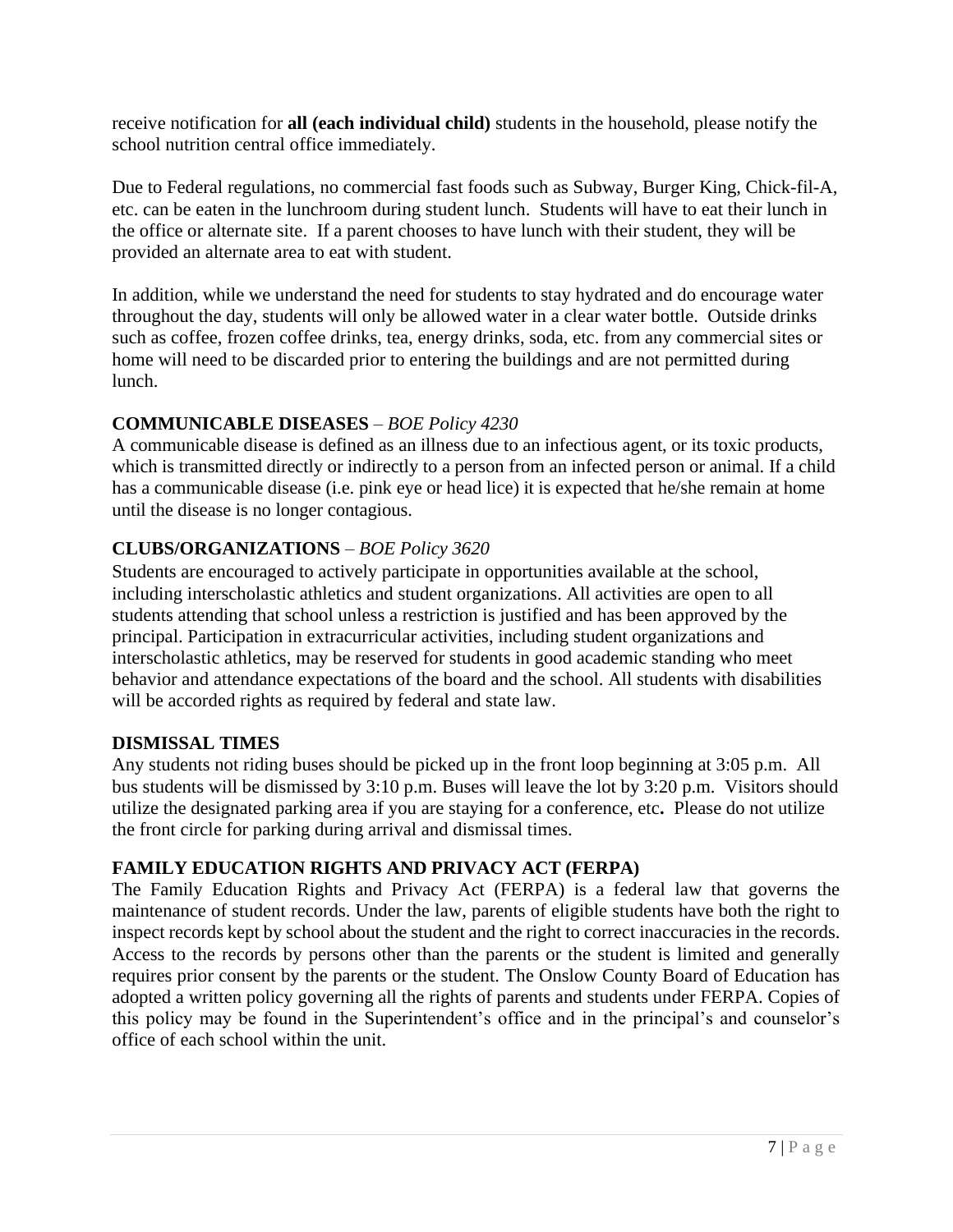# **GUIDANCE**

Students are encouraged to visit with the counselor for personal guidance and for information on grades, study help, and testing programs. The counselor is available to discuss any home, school, or social concerns. Students can schedule an appointment by using the online referral form on the school's website. The counseling program at Southwest Middle School is designed to help all students. Our guidance counselor will meet with teams, groups of students, individuals, and will be of assistance to parents and teachers. The student may obtain books, pamphlets, and leaflets in the guidance office, which may be of help in these areas.

# **HALL PASS and PBIS LANYARD**

Students are required to carry the hallway pass or lanyard when leaving a classroom during a class period. Staff members meeting a student in the hallway should request to see the student's pass. Students without a pass will be escorted to their assigned class.

# **INCLEMENT WEATHER**

In the event of extreme weather conditions such as snow, ice, hurricanes, etc., the superintendent of schools, not the principal, is responsible for making the decision to close schools. This information will be announced on local radio and television stations by 6:30 a.m. Please do not call the school for this information. If there is going to be a school delay due to severe weather, the same procedure should be followed. Also, in the case of extreme weather conditions, it might be necessary for schools to close earlier than usual. Parents should anticipate such emergencies and instruct children where to go if no one is at home. Such early dismissals will be announced by local radio and television stations. Please call (910) 989-2211 to stay abreast of weather condition.

# **INTEGRITY AND CIVILITY (Policy 4310)**

All students are expected to demonstrate integrity, civility, responsibility, and self- control. This expectation is directly related to the board's educational objectives for students to learn to be responsible for and accept the consequences of their behavior and for students to respect cultural diversity and ideological difference. Integrity, civility, responsibility, and self-control also are critical for establishing and maintaining a safe, orderly, and inviting environment.

**Prohibited Behavior:** In addition to any standards or rules established by the schools. Specific and detailed behaviors and consequences are addressed beginning on page 14.

**Consequences:** The consequences for engaging in prohibited behavior will be provided in accordance with the school's student behavior management plan. For repeated or serious violations of this policy, the principal may suspend a student from school for up to ten days.

# **INJURIES/EMERGENCY INFORMATION**

Student injuries may occur on campus and for this reason, the school needs to have at least two telephone numbers on file to call in case of illness or injury of a student. Please be sure to keep all numbers up to date. In the event the parent/guardian is not able to be reached, emergency contact persons will be contacted to assist/pick up the student.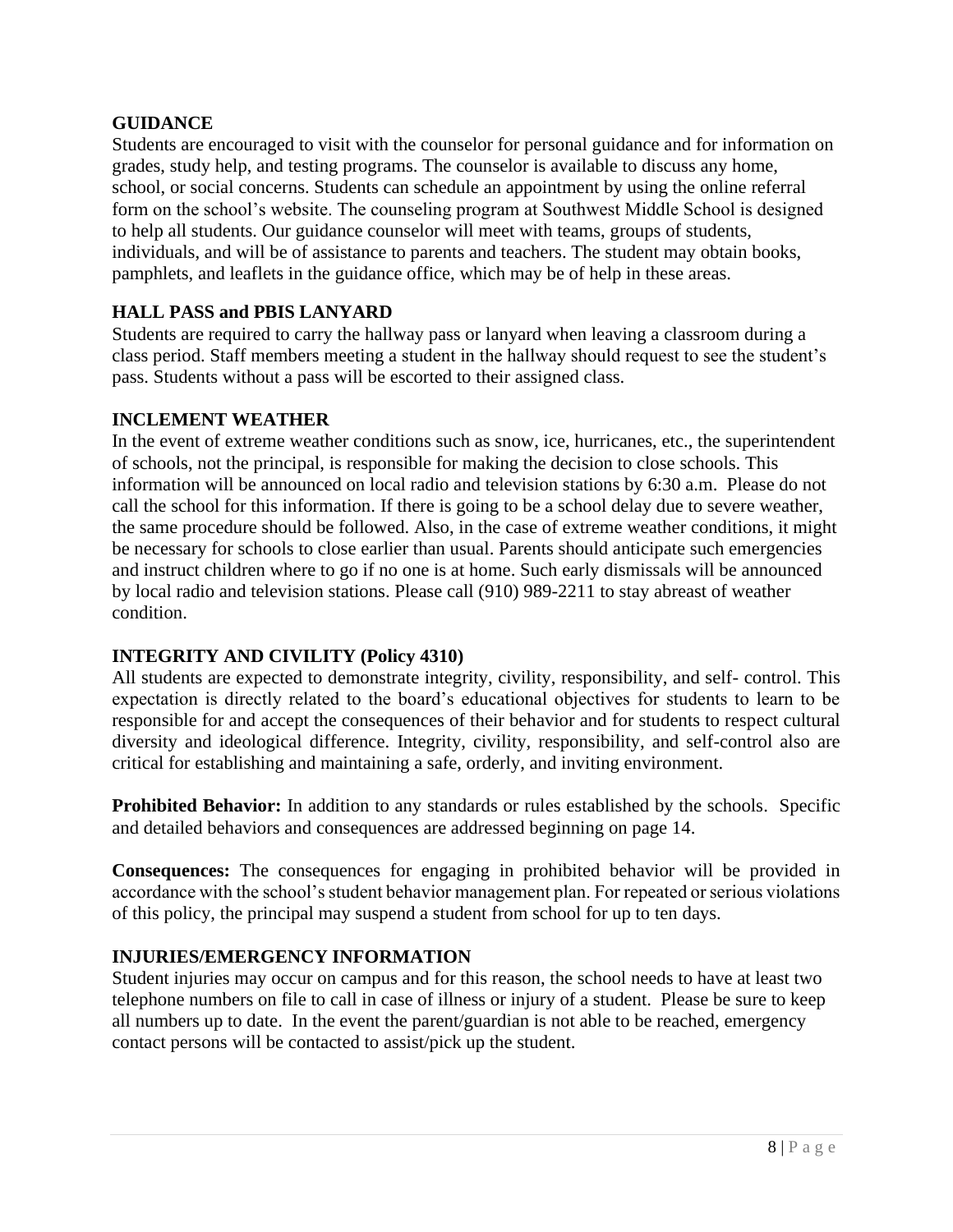# **INTERIM (PROGRESS) REPORTS**

To ensure that parents and teachers are working together to monitor the academic progress of students, interim/progress reports will be distributed every 3 weeks at the middle school level (OCS policy 3400). Interim/progress reports should be reviewed by the parent and returned to the teacher with a signature. The dates for distribution are as follows:

| <b>Semester</b> | $2nd$ Semester |
|-----------------|----------------|
| September 13    | February 1     |
| October 1       | March 4        |
| November 16     | April 25       |
| December 9      | May $16$       |

The final dates for each grading period and distribution of report cards are as follows:

| November 1 |
|------------|
| January 26 |
| April 1    |
| June $10$  |
|            |

These dates are also posted on the school website.

#### **LOST AND FOUND**

Each school year the school collects an excessive amount of apparel that remains unclaimed. Please encourage children to take responsibility for their belongings. Any items found will be placed in the lost and found to help determine ownership. We will disperse remaining items to local charities twice a year.

#### **MEDIA CENTER**

The Media Center is open from 7:40 a.m. to 12:30 p.m. and 1:00 p.m. to 3:10 pm Monday. Students may check out a maximum of two books. If a student loses or damages books that are checked out in his/her name, the student is expected to pay for the book.

#### **MEDICATION** – *BOE Policy 6125*

Only prescription medicine in a pharmacy labeled container can be dispensed at school. Except in special circumstances, which have been approved by the school nurse (i.e., certain asthma inhalers), all medication is dispensed from the school office. Medication needs to be brought to the office by the parent, at which time the doctor and parent completes a school permission form. Otherwise, students are not permitted to carry medicine themselves nor are they allowed to selfmedicate. State law and system policies forbid school staff to give non-prescription medicine to students. If it becomes necessary for a student to take any form of medication at school, the medication/prescription form must be completed by the child's physician and kept on file in the office. Office staff will dispense all prescribed medication when the school nurse is not available. **For safety reasons, over the counter medications (i.e., Tylenol, cough drops, eye drops, etc.) cannot be dispensed by school personnel or used by students without a physician's written order. Students who bring medication to school and do not comply with these guidelines will be disciplined, to include possible suspension from school and referral to legal authorities.**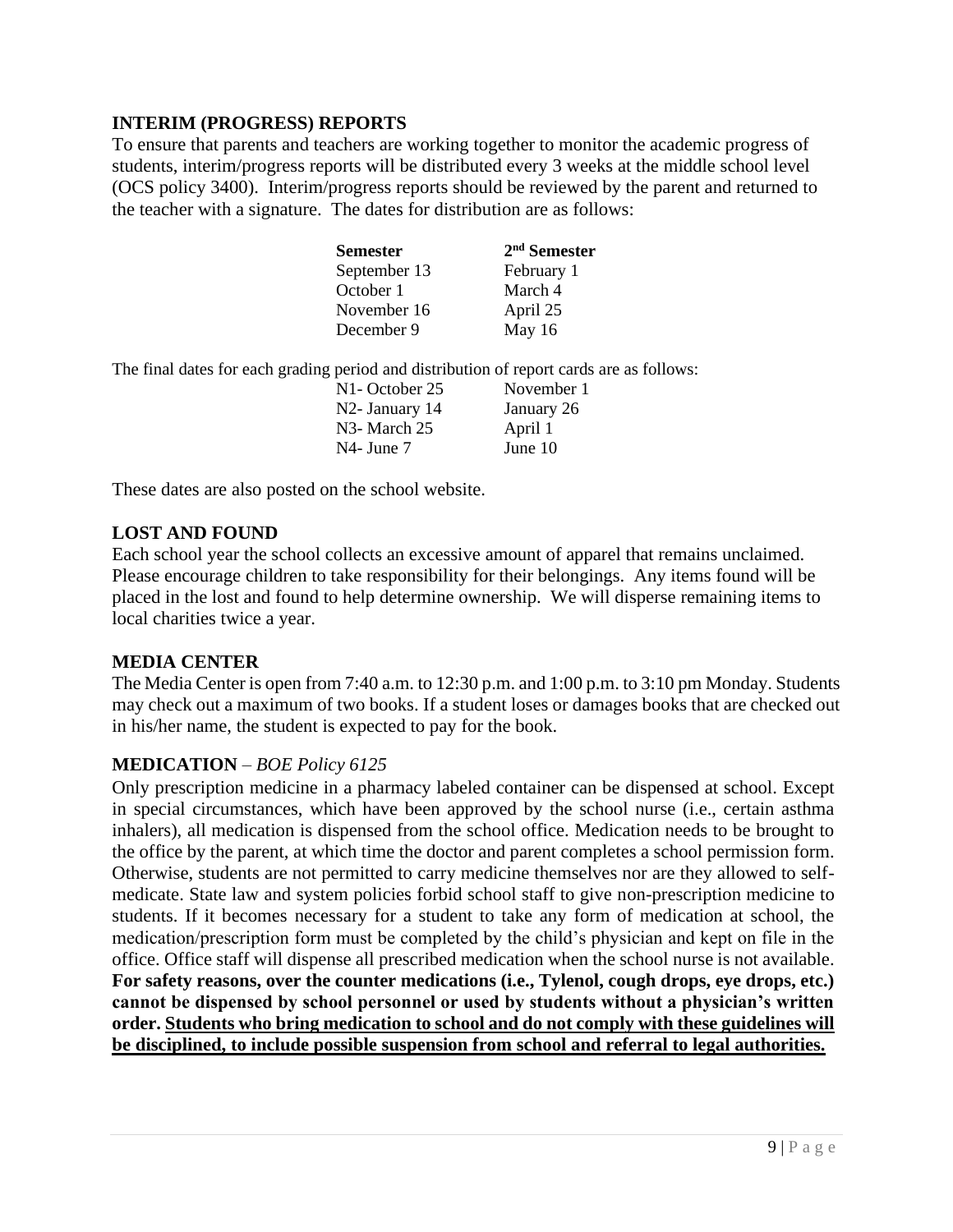# **PARENT/TEACHER CONFERENCES**

Parent and teacher communication is an important indicator of student academic success. It is essential that these meetings occur when parents and teachers have the time to devote to conversations aimed at improving student success in school. It is preferred that conferences occur during grade level planning periods but, after school meetings may be necessary. A conference can be scheduled through the office by calling (910) 455-1105 or with a teacher

### **SCHOOL FEES**

A fee schedule is established for all students in Onslow County. All school fees should be paid in full at the beginning of the school year. School fee waivers are available in the front office. Approval of theses waivers is at the discretion of the school's administration. **Waivers will be accepted within the first 20 days of school.** 

Effective during the 2020-2021 school year, parents will have the option to pay fees for any activity online. More information will be provided to you. To access the online format, parents will need to register an account at:<https://onslow.schoolcashonline.com/>

| Art                                        | \$3.50  |
|--------------------------------------------|---------|
| <b>Instrumental Music (Band/Orchestra)</b> | \$10.00 |
| Vocal Music (Chorus)                       | \$5.00  |
| <b>Instructional Supplies</b>              | \$5.00  |
| Locker                                     | \$2.00  |
| <b>Technology Fee</b>                      | \$25.00 |

Fees may only be collected and receipted by SWMS faculty or staff.

# **SCHOOL HOURS**

The building doors will open to students at 7:30 a.m. Any student that is dropped prior to 7:30 will need to report to the café until the first bell ring. The tardy bell will ring at 7:50 a.m. **Students who arrive in their home rooms after this time will be marked tardy.** School officials will notify parents when tardiness becomes a recurring problem. The school day ends at 3:05 p.m. **Students are expected to leave school immediately following dismissal unless they are involved in a school-sponsored activity.**

#### **SIGNING IN/OUT**

Early checkout is strongly discouraged because students miss valuable instruction. Occasionally, we understand that it will be necessary for a student to leave during the school day. Students will not be released to anyone but a parent, legal guardian, or emergency contact (as noted on the student emergency data sheet). Written approval from the parent for a third party to pick up the child is required. Anyone unknown to the school officials on duty should be prepared to show proper identification when they come for a student during the school day. The person picking up the child must come into the office to sign the student out of school.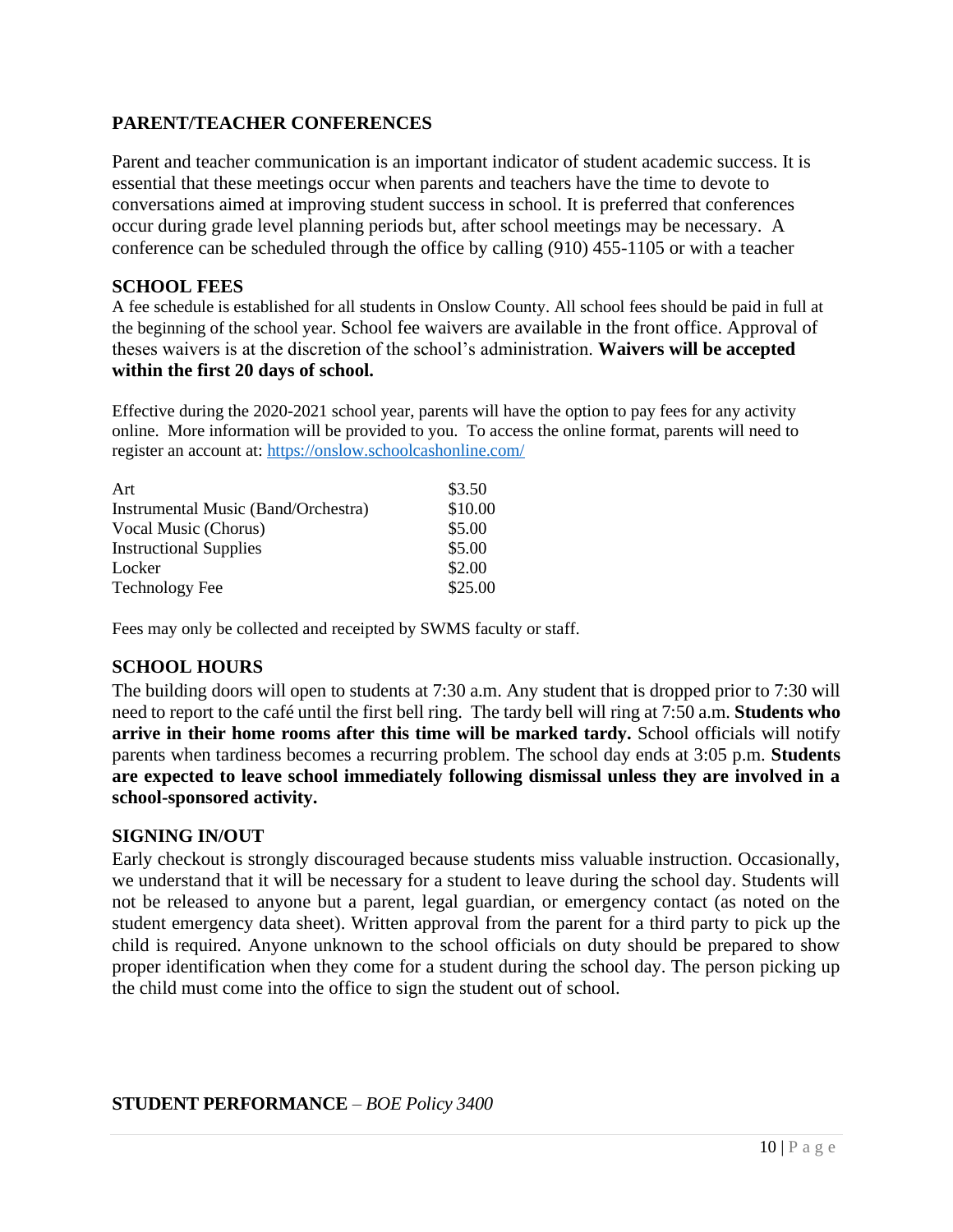The board recognizes the importance of setting requirements in order to help ensure that all students will graduate from a rigorous, relevant academic program that equips them with the knowledge, skills, and dispositions necessary to succeed in both post-secondary education and 21st Century careers and to be participating, engaged citizens. Academic rigor and relevance are based on established expectations that ensure that all students develop the capacity to master content that is complex and challenging.

#### **GRADING SCALE SYSTEM:** 10- point scale for grades 3-12

| $90 - 100 = A$ |                | $80 - 89 = B$ |
|----------------|----------------|---------------|
| $70 - 79 = C$  |                | $60 - 69 = D$ |
|                | Below $60 = F$ |               |

#### **Promotion Requirements Grades 3-8**

In order to be considered for promotion, students shall perform at least at grade level as identified by the state end-of-grade tests, observations, grades, teacher-generated, locallygenerated, and state-generated assessments; work samples, portfolios and/or other factors in all areas of the curriculum. It is recognized that the final authority to grade and place students is the responsibility of the principal, in accordance with G.S. 115C-288(a). The principal shall consider the pupil's classroom work and grades, the student's scores on standardized tests, and the best educational interests of the student.

#### **Local Standards:**

#### **In order to be promoted, a student must pass:**

Policy 3420- Promotion Requirements state that students in grade 6-8 must earn a passing grade (70 or higher) in a minimum of 5 yearlong or equivalent yearlong combination curricular classes, two of which should be **Language Arts and Math**.

#### **State Standards:**

In grades 6, 7 & 8, students **must score at least Level III** on the End-of-Grade tests in math, reading and 8<sup>th</sup> grade science in order to pass state standards. Parents should carefully review interim progress reports and report cards. When a failing grade is recorded, the parent should contact the teacher to arrange a conference. **Do not let failing grades go unaddressed.** A student will be unlikely to do well enough during the last two marking periods to pass for the year when there are failing grades during the first semester. Teachers may offer before and after school tutoring to help students who are failing. It is the parent's responsibility to make arrangements with the teacher for this tutoring.

#### **Principal's List/Honor Roll**

Principal's List: All grades 90 or above Honor Roll: Grade average of 80 to 90 with no grade lower than a 70

#### **Remote Learning Expectations:**

Students are expected to be active participants and complete assignments given on Remote Learning days just as they would on Cohort face to face days. Grades will count as a part of the overall semester and yearly average and will impact promotion or retention.

# **RESOURCES AND INSTRUCTIONAL MATERIALS**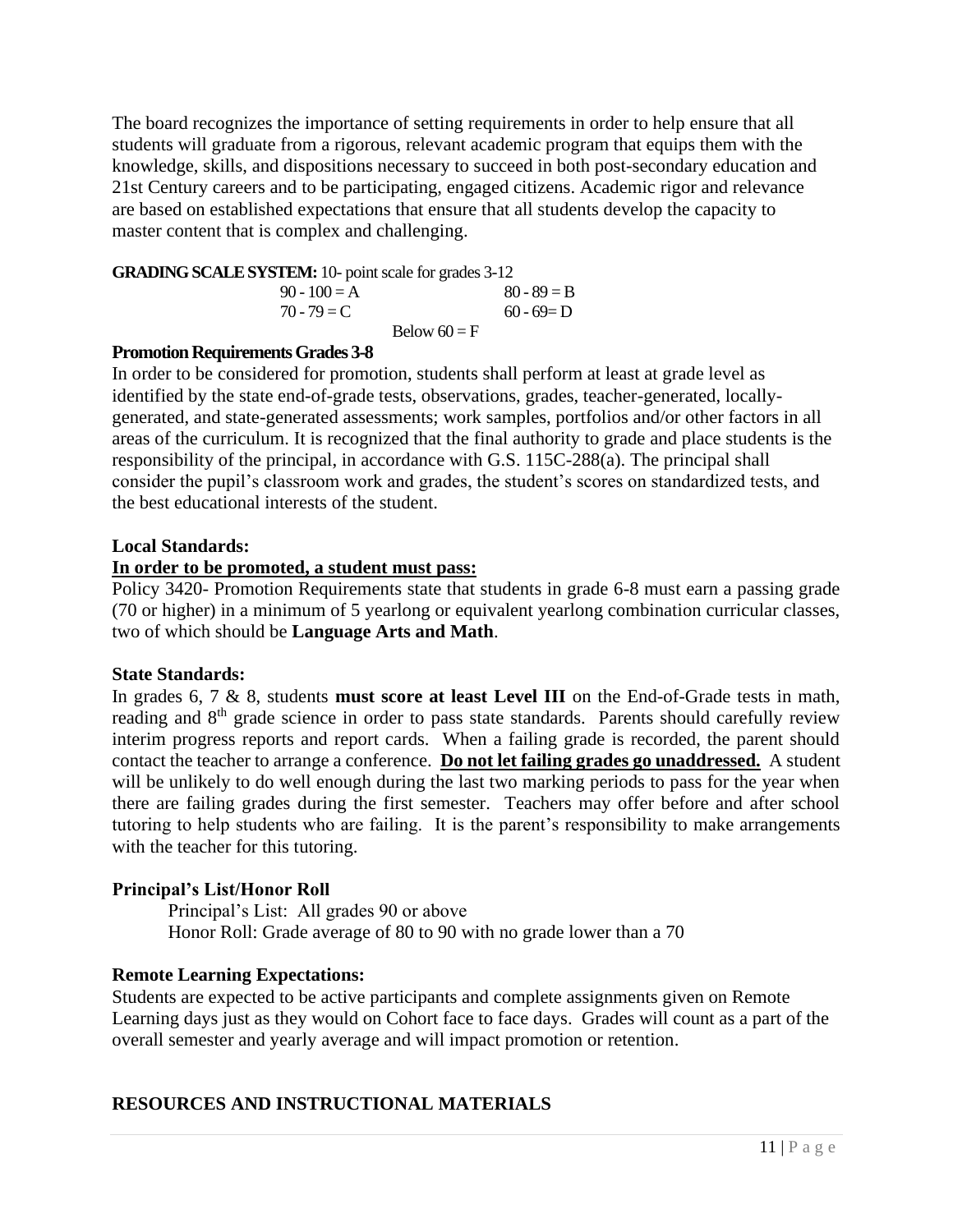Students are expected to take proper care of all books issued to them or used in the classroom or library. Students are responsible for returning all books on schedule and will be assessed damage fees for damage done**.** If a textbook or other item is lost, it must be paid for before a replacement will be issued. Students must be responsible for their materials.

# **SCHOOL DANCES**

Student attendance at school dances is a privilege, not a right. Students earn the opportunity to attend school dances by demonstrating good behavior and satisfactory academic performance. Any student with any office referred disciplinary infraction resulting in Office detention, ISS, or OSS within 30 days of a dance, will not be allowed to attend any dance. Students will need to provide a signed permission on the day of the dance and have made transportation arrangements prior to the event. They will not be allowed to use the office phone to call home for permission of money. Dance participants need to be picked up within 30 minutes of the end of the dance.

# **SUPPLIES**

Students are expected to have required supplies every day. The school supply list is posted on the school website.

# **TECHNOLOGY**

All students will be issued a 1:1 device. All students are expected to follow the Responsible Use Guidelines for District Issued and Personally Owned Devices. These guidelines can be found in Onslow County Policy Code: 3225/7320*.* All students complete a mandatory orientation/training on the proper usage of their devices. All students that are enrolled in a 1:1 Digital Learning Classroom will be pay a \$25 Insurance Assessment to help assist the district with costs associated with supporting the devices, as well as any accidental damages. The insurance assessment does not cover theft, non-accidental damage, or loss while off school campus. Students found to be non-compliant with the Acceptable Use Policy will be subject to receive disciplinary actions based on the level and intent of the infraction. Discipline Actions and/or monetary consequences will be applied to students/families with repeated infractions and/or damages incurred in accordance to the district established guidelines. *See page 31 for Matrix for Technology Misuse Guidelines*.

# **TELEPHONE**

Students will have limited access to the office telephone. A student must receive permission from his/her teacher and office personnel before using the phone. Students will be permitted to use their personal cell phone to make emergency calls to parents and guardians in the office with permission of the office staff. Students will not be called out of class to answer the phone. The phone is for official business and not personal calls. Arrangements for pick-up, staying after school, etc., should be made before the student leaves home each morning. However, we understand that occasionally special circumstances arise.

# **TITLE IX STATEMENT**

Onslow County Schools does not discriminate on the basis of race, color, national origin, sex or disability in its programs or activities. The following person has been designated to handle inquiries regarding Title IX: Title IX Coordinator, Onslow County Schools. 200 Broadhurst Road, Jacksonville, N.C. 28540, 910-455-2211.

# **VISITORS AND LOITERING**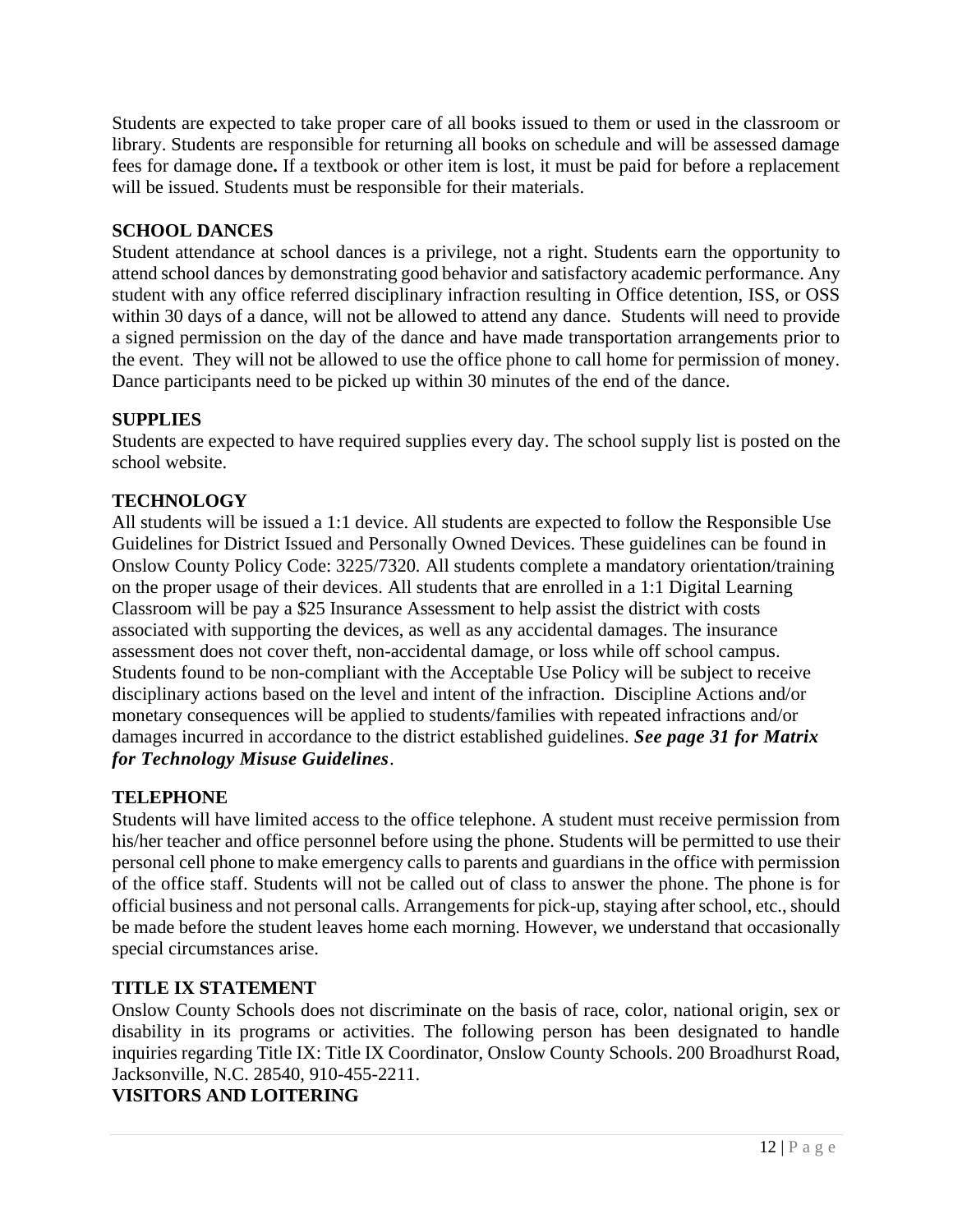All students are required to leave the school grounds promptly upon completion of the day. Only those students involved in organized or supervised activities are permitted to remain on the school campus. If a person is on the school campus for a school event (concert, athletic contest, or dance) he/she is to enter the event or leave the campus. All visitors are to report to the school office upon arrival on campus, sign in and receive a visitor's pass before moving anywhere on campus.

# **EXPECTATIONS AND GUIDELINES FOR STUDENT BEHAVIOR**

# **GUIDELINES FOR SUCCESS: Courteous** • **Orderly** • **Listener** • **Thoughtful** • **Self-Disciplined**

The General Statutes of the State of North Carolina state that the principal shall have the authority to exercise discipline over the pupils of the school. In accordance with those statutes, the principal shall exercise that authority and take necessary action to ensure a safe and orderly school. Any student found in violation of student behavior guidelines (at school, at school sponsored events on or off campus, on a school bus/activity bus traveling to or from school or to or from any school function or activity) is subject to assignment of lunch detention, after-school detention, in-school suspension, the Onslow County Alternative Learning Center, or suspension from school on a short-term (10 days or less), long-term (remainder of the semester/year), or permanent basis. Action will be taken in accordance with the policies described below. The school administration will involve law enforcement officials when necessary and report such incidents to the superintendent. The school administration will notify parents of disciplinary actions. Please be advised that neither this handbook nor the Onslow County Discipline Handbook is all-inclusive. Incidents cited will be dealt with according to federal, state, and local policies and laws.

All students have a right to learn in a safe and orderly environment. All teachers have the right to teach without the disruptions caused by students making inappropriate choices. To strengthen the educational program at SWMS, it is expected that students practice self-discipline at all times and remember that they are always expected to follow the directives given by any faculty, staff, or administrative person unless the directive imposes immediate danger to the student. Disturbances or distractions that interfere with the teaching-learning process will not be tolerated.

# **POSITIVE BEHAVIOR INTERVENTION AND SUPPORT**

SWMS is committed to continue utilizing PBIS as a school-wide discipline program which includes proactive strategies for defining, teaching, and acknowledging appropriate behaviors. Positive student behavior will be acknowledged with Colt tickets. Students may earn Colt tickets from school staff by demonstrating good behavior that follows the COLT guidelines listed above. The Colt tickets may be used for items from the school store, redeemed for special privileges. Additionally, students can pay for admission to school dances, sporting events and the end-of year events using the tickets. Students should dedicate a safe place to store the Colt tickets they earn throughout the year.

# **ACADEMIC DISHONESTY** *BOE POLICY 4310*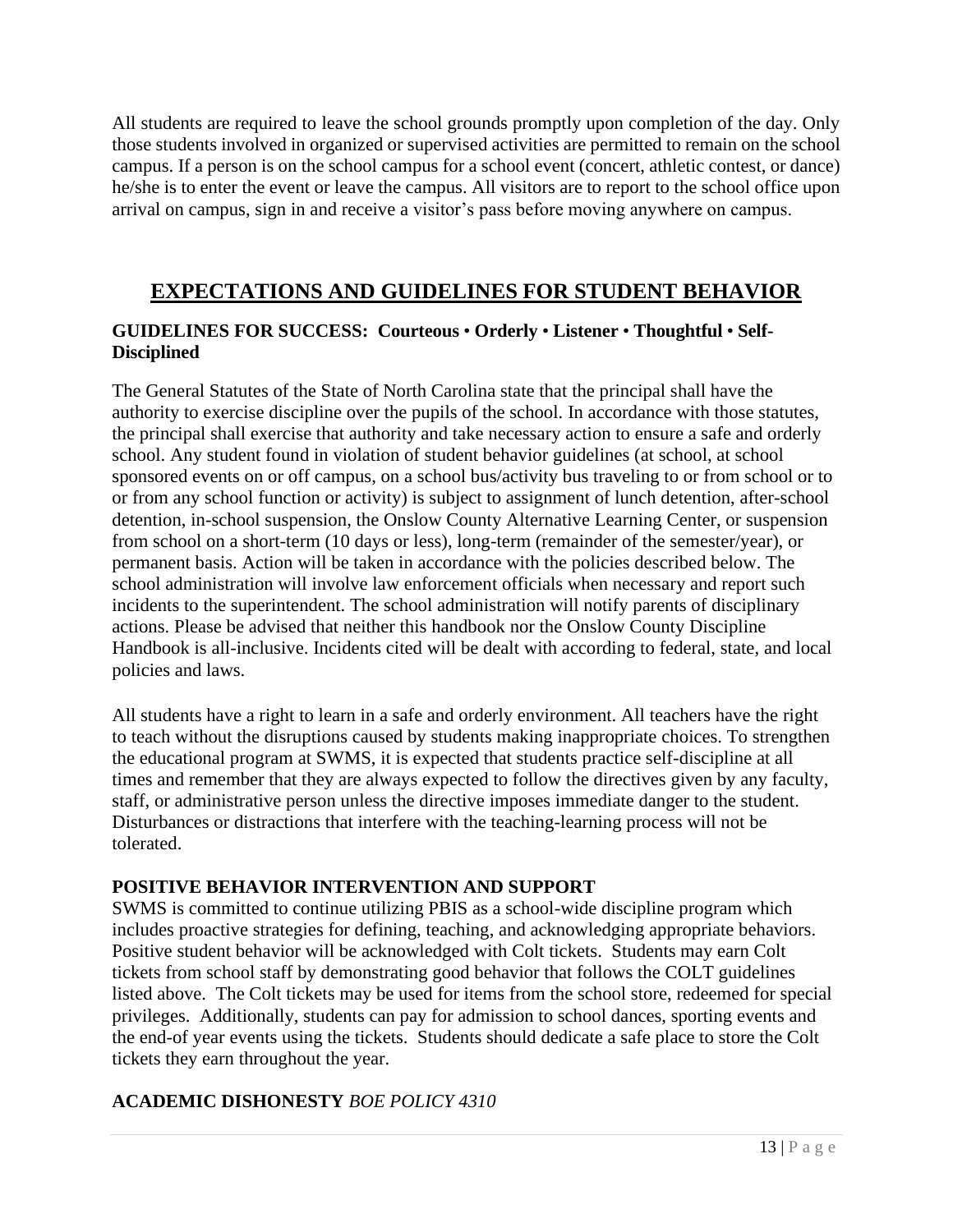Students are prohibited from cheating, including the actual giving or receiving of any unauthorized assistance or the actual giving or receiving of an unfair advantage on any form of academic work; plagiarizing, including the copying of the language, structure, idea and/or thought of another and representing it as one's own original work. Academic dishonesty is a behavioral infraction and will be treated as such. If a student is caught cheating, the consequence will rest at the discretion of the teacher. However, at the very least parents will be contacted when cheating on a school assignment is discovered and substantiated. *As a result, determination of the appropriate consequence will be made by the teacher or administration. Consequences shall be applied: Alternate assignment completed again with the possibility of reduced credit (at teacher discretion); multiple offenses will be reported to the administration. Other consequences can include, but not limited to the loss of privileges, ISS and/or OSS.*

# **AFFECTION, CONDUCT, AND SELF CONTROL** *BOE Policy 4300/4315*

Kissing, hugging, holding hands, shouting, running, and excessive noise are not acceptable conduct and will be dealt with accordingly. *Parent contact will be made by teacher and students who receive repeated warnings will be issued In-School-Suspension*.

| 1 <sup>st</sup> Offense | Warning and parent contact                                        |
|-------------------------|-------------------------------------------------------------------|
| $2nd$ Offense           | Parent contact by teacher, documentation in Educator's Handbook   |
|                         | (Teacher Directed)                                                |
| $3rd$ Offense           | Office referral/After School Detention/In-School or Out of School |
|                         | Suspension                                                        |

# **AGGRESSIVE BEHAVIOR**

Aggressive behavior is defined as: any behaviors that may cause physical or emotional harm to someone and/or urging other students to engage in such conduct. Prohibited aggressive behavior includes, without limitation, the use of violence, force, noise, coercion, threats, intimidation, fear, bullying, or other comparable conduct. The main types of aggressive behavior are: Physical (hitting, kicking, grabbing, spitting etc.), verbal (name calling, racist remarks, etc.), or indirect (spreading rumors, wearing or possessing items depicting or implying hatred, prejudice, etc.)

Grounds for disciplinary action apply whenever the student's prohibited aggressive behavior is reasonably related to school or school activities. Students who are victims of aggressive behavior, as stated above, at any time by anyone are encouraged to notify any school district employee or administrator. Where there is substantial evidence of aggression, appropriate disciplinary will be taken; this may include expulsion, suspension, detention, and/or report to law enforcement.

| 1 <sup>st</sup> Offense | Up to 3 days of ISS                        |
|-------------------------|--------------------------------------------|
| $2nd$ Offense           | Up to 5 days of ISS or up to 3 days of OSS |
| $3rd$ Offense           | Up to 5 days of OSS                        |

The following types of aggressive behavior are recognized by administration as inappropriate:

**Inciting/Provoking/Others:** A student who takes deliberate actions or makes comments that can reasonably incite/provoke aggressive behavior. Inciting/provoking others may include making comments as a third-party person that serves to cause a disturbance.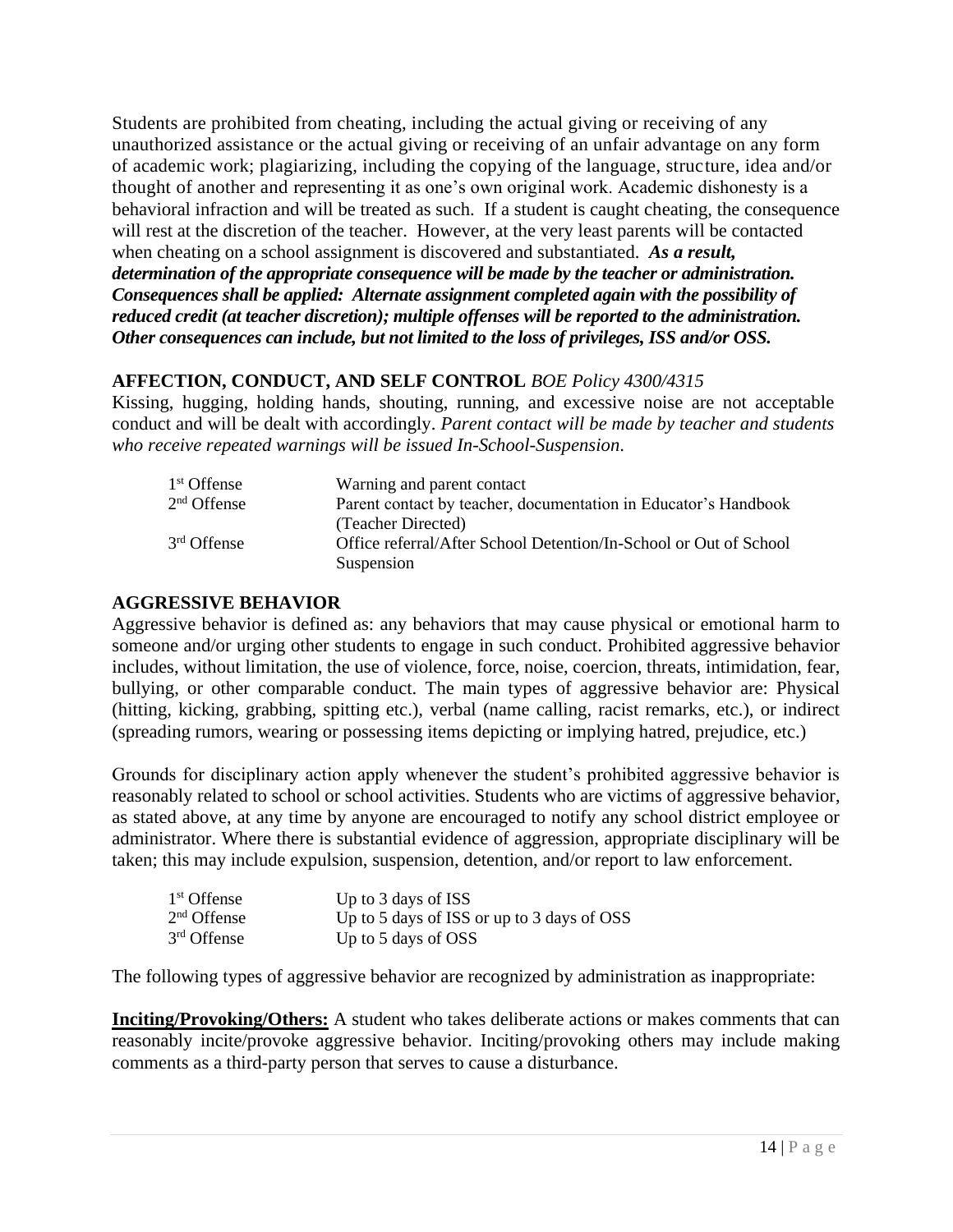**Threat/Intimidation:** A student who makes an implied or direct verbal or written threat (which includes but is not limited to text messages, instant messages, email, My Space, Facebook, handwritten, or on any other form of social media) of violence or aggression serves to intimidate or threaten another student.

**Aggressive Assault:** A student who engages in non-sustained actions (such as a single hit, slap, kick, bite, object thrown, etc) that does not cause serious injury and does not provoke/include continued action.

**Aggravated Assault:** A student who engages in repeated actions (such as multiple hits, kicks, slaps, bites, objects thrown, etc.) that does not cause serious injury.

### **ASSAULT OR VIOLENCE DIRECTED TOWARD ANY SCHOOL EMPLOYEE** *BOE Policy 4331*

Students are prohibited from assaulting, physically injuring, attempting to injure or intentionally behaving in such a way as could reasonably cause injury to any other person. Assault includes engaging in a fight. No student shall intentionally hit, shove, scratch, bite, block the passage of, or throw objects at another person. Assault is also interpreted as threatening language, signs or gestures or aggressive behavior to cause intimidation or the perceived intent of physical aggression. This rule applies during all school-sponsored activities before, during, or after regular school hours, on campus or away, and in route to or from school on a school bus/activity bus. It can also be applied to actions that result in disruption of the educational environment. In addition to a violation of student behavior guidelines, such acts of violence or intent to cause bodily harm are in violation of state criminal laws. (G.S. 14-33) *Violation of this rule will result in a juvenile petition and/or suspension from school for up to 10 days with recommendation for long-term suspension or expulsion/ referral to the Onslow County Learning Center.*

# **ASSAULT ON ANOTHER STUDENT** *BOE Policy 4331*

No student shall assault, cause or attempt to cause bodily harm, verbally or physically threaten, fight, or intimidate another student. Students participating in verbal assault resulting in a physical altercation will be charged with violating this rule. Self-defense is defined as using reasonable force to the extent required to free oneself from the attack. A student who exceeds this reasonable force may be disciplined even though he/she may not have provoked the fight. *Any student who engages in a fight, is determined to have provoked a fight, or does not take reasonable steps to prevent a fight will be suspended from school up to ten days depending on the seriousness of the fight. The sheriff's department may be notified and a juvenile petition may be filed. Repeated offenses of this nature can result in referral to the Onslow County Learning Center.* 

# **BULLYING/CYBER-BULLYING** *BOE Policy 4331*

The term "bullying" is defined as deliberate verbal, nonverbal, and/or physical abuse of a student by one or more students that is repeated. Bullying includes, but is not limited to; derogatory, demeaning, intimidating, or defaming statements and/or gestures to or about a student; intentional emotional harm to a student by exclusion and/or isolation; hostile comments about another student's race, religion, disability, ethnicity, gender, and/or sexual orientation for the purpose of causing them to feel disliked or humiliated; and unwelcome and uninvited physical contact or threats of physical contact that demean or offend the victim and result in a hostile environment for the victim. Students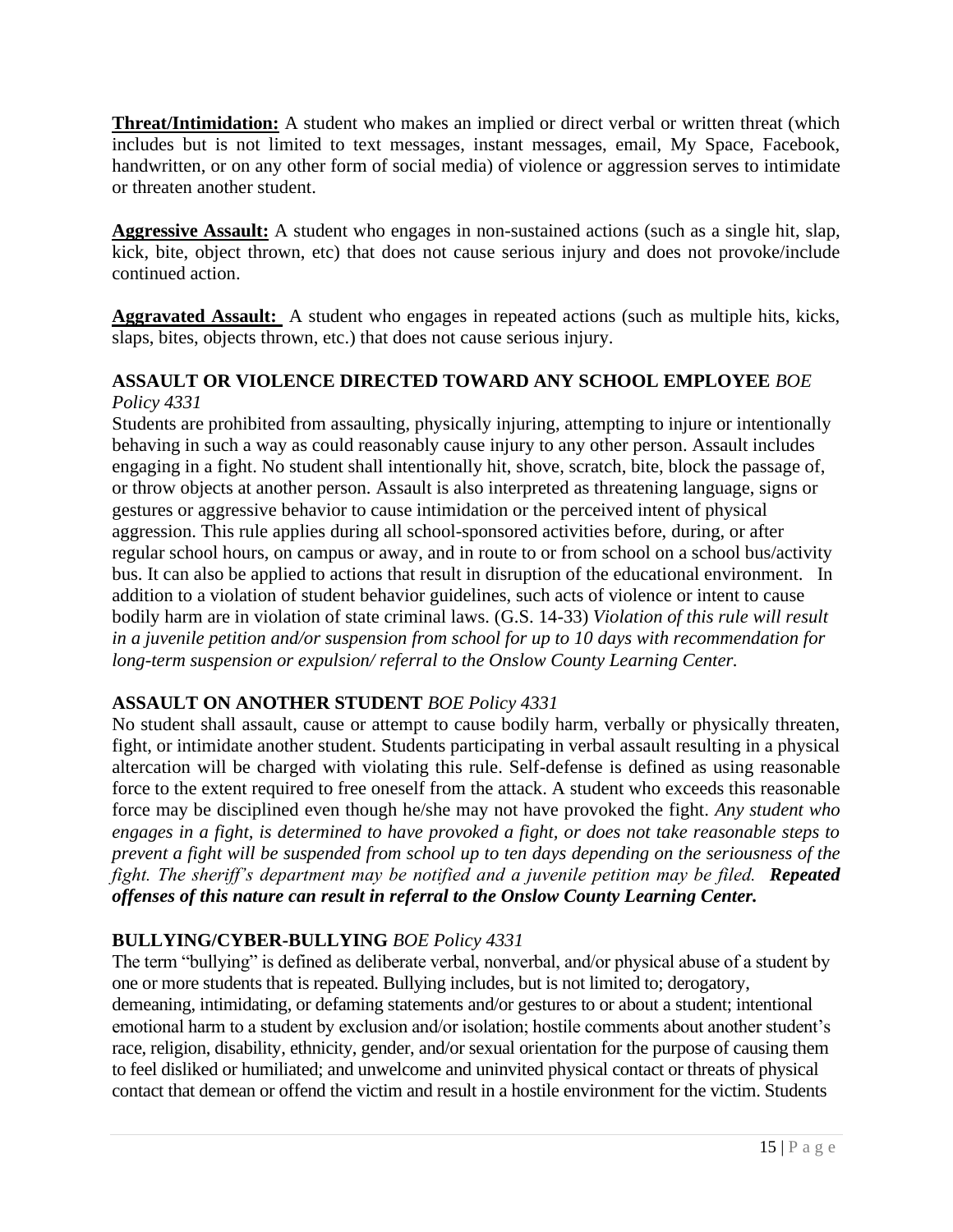who are being bullied are to fill out a bullying form online. This form can be located on our school's website. The guidance counselor is also a resource in this area**.** *A determination of the appropriate consequence will be made by the administration. Offenses can result in ISS/OSS dependent on frequency and/or level of infraction. This does include interchanges expressed on social media that disrupt the educational environment.* 

# **CELLULAR TELEPHONES**

Southwest Middle School recognizes that many students at all grade levels possess and bring cell phones and other electronic devices to school. We recognize that parents may provide a cell phone to a student for safety or medical reasons. We also recognize that these devices, which may have one intent, can become distractions to the academic environment and therefore negatively impact instruction. In consideration of the advancement of technology and the prevalence of electronic devices in our society, the SWMS encourages student to leave their cell phones at home. This is to ensure that personal property, not necessary for academic endeavors, are protected and secure from loss, theft, and damage. **The school is not responsible for lost, stolen or damaged property or to conduct any investigation that may impact or result in the loss of instructional time.**

- 1. Phones are to be kept in student book bags at all times during the academic day. The academic day begins at 7:30 a.m., or as soon as a student arrives on campus, and ends at 3:05 p.m., when students are dismissed. Cell phones are not to be used in the hallways, cafeteria, restrooms, locker rooms or bus pick up areas upon arrival to school.
- 2. Students who wish to carry a cell phone with them to and from school must keep the device turned off and in the student's backpack.
- 3. Teachers may occasionally choose to use cell phones during classroom instruction. In these cases, those teachers will request students to retrieve their device from their bookbag.

| 1 <sup>st</sup> Offense | Warning and parent contact (Blue)                               |
|-------------------------|-----------------------------------------------------------------|
| $2nd$ Offense           | Parent contact by teacher, documentation in Educator's Handbook |
|                         | (Yellow)                                                        |
| 3 <sup>rd</sup> Offense | After School Detention and documentation in Educator's Handbook |
|                         | (Red)                                                           |

*The administration may elect to invoke a full day(s) suspension if a student's conduct regarding the use of cell phones is chronic, disruptive, invades the privacy of others, or is shown to be a continual pattern even after the above consequences have been implemented. Other electronic devices such as iPod/MP3 players, electronic games, etc. will receive the same consequences.*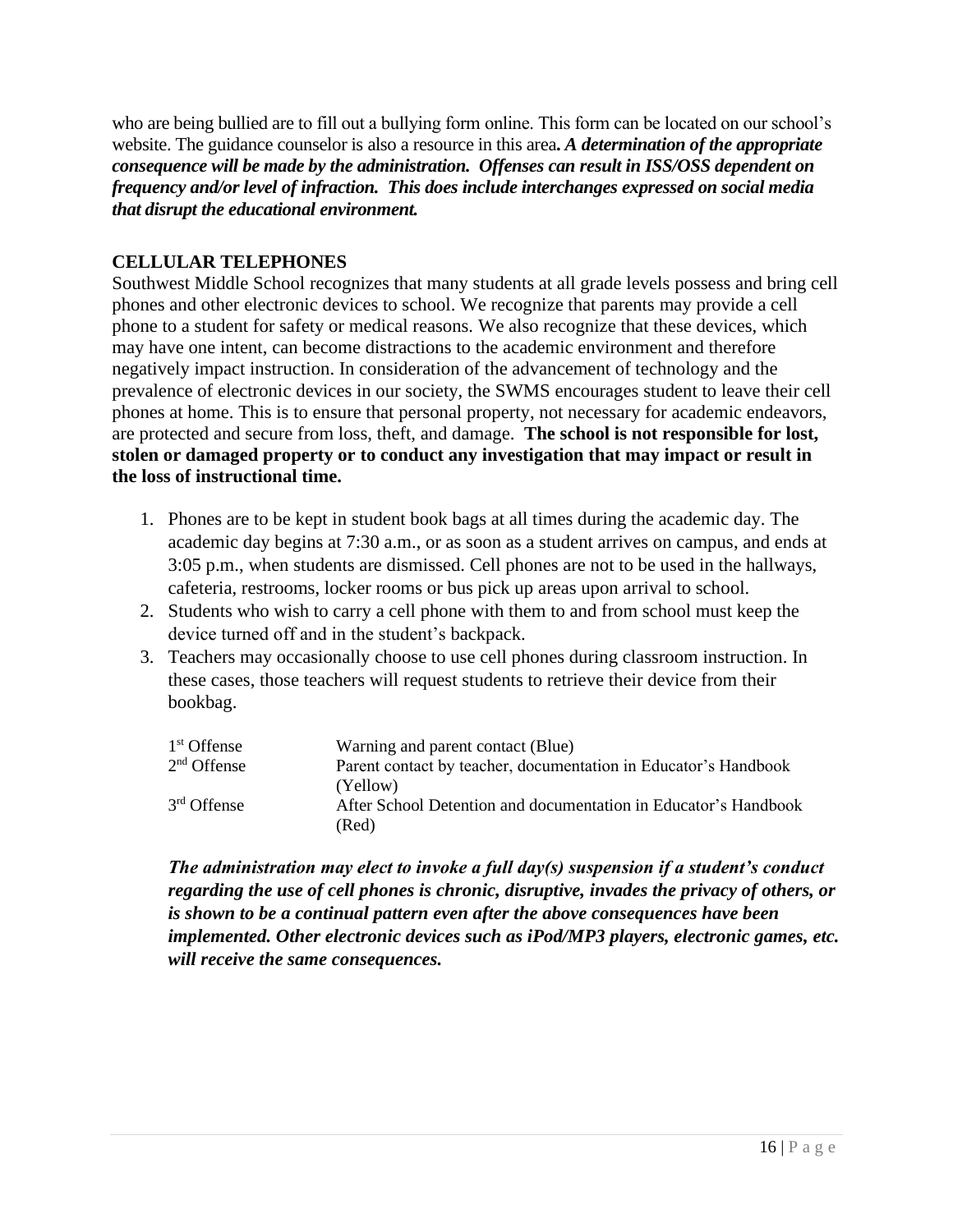# **COMMUNICATING THREATS OR MASS VIOLENCE ON EDUCATIONAL PROPERTY**

# G.S. 14-277.6

A person who, **by any means of communication** to any person or groups of persons, threatens to commit an act of **mass** violence on educational property or at a curricular or extracurricular activity sponsored by a school can received a Class H felony.

### *Offenses are subject to Long-term Out of School Suspension up to 365 days.*

Please be aware that this includes direct or indirect comments, anonymous notes or verbal reports, phone calls and digital postings on social media or other forms of digital communication.

# **DISORDERLY CONDUCT** *BOE Policy 4300/4310/431*

No student shall engage in disorderly conduct on a school bus/activity bus, on the school grounds, or at any school function at or away from school. Disorderly conduct includes, but is not limited to profanity, arguing, shouting, verbal altercations causing a disturbance, or encouraging others to fight. Disorderly conduct also includes conduct that creates the threat of imminent fighting or other unacceptable behavior. Making or using an utterance, gesture, display, or abusive language which is intended to (or likely to) provoke violent retaliation and thereby cause a breach of the peace and order of the school is also considered disorderly conduct. This includes being around and/or encouraging others to fight or argue, recording and/or posting and/or sharing on cell phone and/or social media. If a fight starts, students should leave the area. Blocking the free entry or use of school facilities is also a violation. Students are expected to maturely work out their problems with each other or get the help of a school counselor or administrator. *Violation will result in disciplinary action based on the extent of the student's misconduct and prior discipline referrals. Disciplinary action may include office detention, in school suspension, out-of-school suspension and/or juvenile petition, and/or referral to the Onslow County Learning Center.*

**DISRESPECTFUL BEHAVIOR TO FACULTY MEMBERS** *BOE Policy 4300, 4310, 4315* No student shall behave in a manner that is considered to be disrespectful to a staff member. Such behavior includes, but is not limited to, talking back to a faculty member, use of profane or vulgar language to or in the presence of staff members, or disrespectful gestures or body gestures directed toward staff members.

| 1 <sup>st</sup> Offense | Up to 3 days ISS/OSS  |
|-------------------------|-----------------------|
| $2nd$ Offense           | Up to 3-5 days of OSS |
| 3 <sup>rd</sup> Offense | Up to $5-10$ days OSS |

*Violation will result in disciplinary action based on the extent of the student's misbehavior and prior discipline referrals. Disciplinary actions may include in-school suspension or suspension from school for up to 10 days. Aggressive behavior directed at staff can result in referral to Onslow County Learning Center.*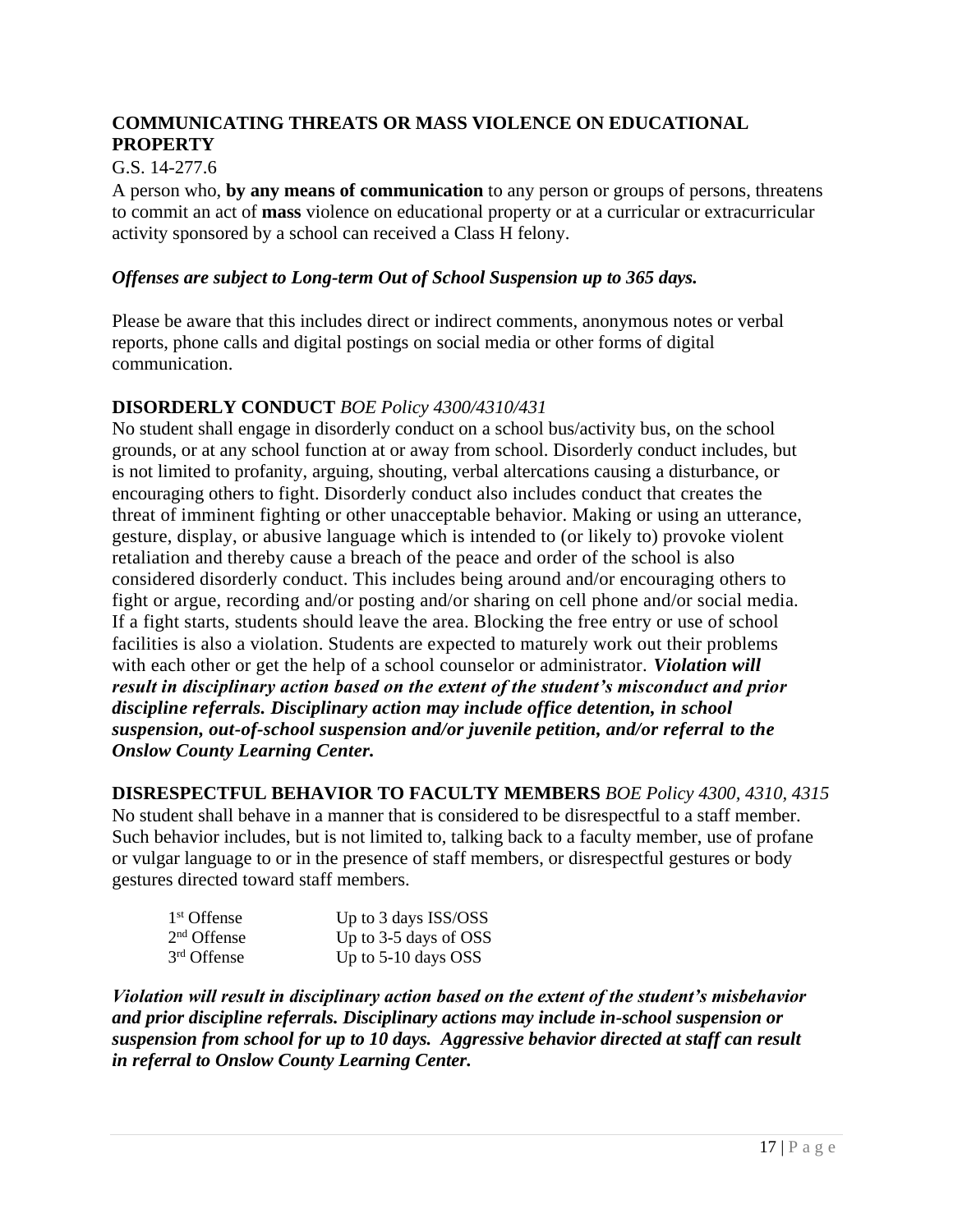**DISRESPECTFUL BEHAVIOR TO OTHER STUDENTS** *BOE Policy 4300, 4310, 4315* No student shall behave in a manner that is considered to be disrespectful to fellow students. Such behavior includes, but is not limited to, use of profane or vulgar language to or in the presence of fellow students, disrespectful gestures or body gestures directed toward other students, ridicule or any other act which damages another student's reputation*.* This also includes digital communication and/or recording and/or posting and/or sharing on cell phone and/or social media.

| 1 <sup>st</sup> Offense | Up to 3 days of ISS                |
|-------------------------|------------------------------------|
| $2nd$ Offense           | Up to 3 days of ISS                |
| 3 <sup>rd</sup> Offense | Up to 3-5 days ISS or 1-3 days OSS |

*A violation will result in disciplinary action based on the extent of the student's misbehavior and prior discipline referrals. Disciplinary action may include office detention, in-school suspension, or suspension from school for up to 10 days or referral to the Onslow County Learning Center.*

**DISRUPTION/VIOLATION OF CLASSROOM/SCHOOL RULES** *BOE Policy 4300, 4315* No student shall behave in a manner that prevents the teacher from teaching and students from learning. Students will adhere to classroom rules as established by the teacher as well as those defined by the Board and school. Disruptive behavior can also be described as "horseplaying". Horseplay is any behavior that is deemed non-threatening, but interrupts instruction, an infraction to a school rule, causes the possibility of physical harm of another and/or can be considered a safety issue either on the grounds or bus. Most issues of Disruptive Behavior or "Horseplaying" may be handled at the teacher level. More severe or chronic incidences may to referred to administration to handle.

| 1 <sup>st</sup> Offense | <b>ADM Warning</b> |
|-------------------------|--------------------|
| $2nd$ Offense           | Up to 5 days ISS   |
| $3rd$ Offense           | Up to 3 days OSS   |

*Students referred to the office will receive appropriate disciplinary action based on the extent of the disruption and previous disciplinary problems. Disciplinary action may include office detention, in-school suspension, or out-of-school suspension.*

# **DRESS CODE** *BOE Policy 4303*

Students are expected to dress appropriately while at school. Clothing should fit appropriately.

- Excessively tight, loose or baggy clothing is not permitted.
- Hats, wave caps (do-rags), bandanas, hoodies-on, or sunglasses are not to be worn inside the building.
- No rubber flip-flops, shower shoes, or bedroom slippers are permitted.
- Pajamas or other sleepwear are not permitted unless approved for special occasions approved by the Principal in advance.
- Dresses, skirts and shorts **must fall past the fingertips or within 2 inches from the top of the knees.** This is true even when wearing leggings underneath. This includes slits in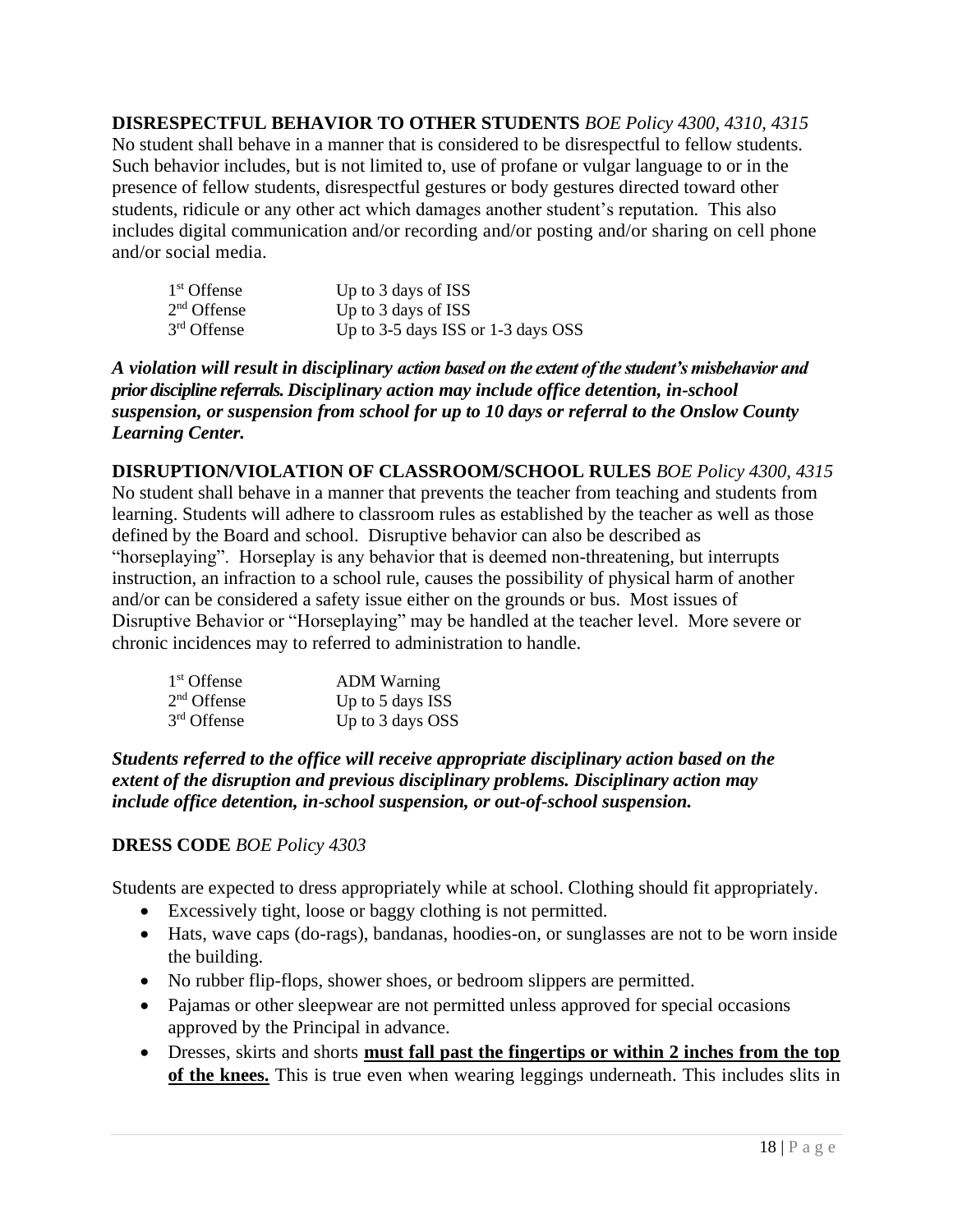skirts or shorts up the side or back. The administration will make the final decision on appropriateness.

- Leggings must be accompanied by a shirt that **must fall past the fingertips or within 2 inches from the knees**. The administration will make the final decision on appropriateness.
- Half shirts, tank tops, low-riders or hip-huggers are not permitted. **Students must have sleeves.**
- Clothing that is torn or ripped that exposes skin or undergarments and is above the knee cannot be worn.
- Clothing exposing a person's cleavage, back, chest or underwear is not appropriate.
- Pants should be worn at the natural waistline. "Sagging" is not permitted. Belts should be worn with pants or slacks.
- Gang writing, lettering, symbols, offensive, obscene, or vulgar words are not to be shown or written on clothing, jewelry, book bags, etc. In addition, garments with suggestive language and/or advertising displaying alcoholic beverages, tobacco or any illegal substances are not allowed.
- Bandanas of any color are not to be worn or displayed **(on clothing or alone)** on school property including school buses, bus stops, or school sponsored events.

| 1 <sup>st</sup> Offense | Verbal warning (blue); documentation in minor offenses, parent            |
|-------------------------|---------------------------------------------------------------------------|
|                         | notification and remain in class. Student cannot wear item again.         |
| $2nd$ Offense           | $2nd$ warning (yellow); documentation in minor offense; parent            |
|                         | notification and request of change of clothes; student remains in class.  |
| $3rd$ Offense           | $3rd$ warning (red); documentation in minor offenses; parent notification |
|                         | and ASD; student will remain in class.                                    |
| $4th$ offense           | Up to 1 day of ISS (additional referral shall result in additional days). |

# **DRUGS OR ALCOHOL: Possession, Sale, Use or Under the Influence-** *BOE Policy 4325*

No student shall possess, use or consume prior to nor while attending school or any school functions, transmit or be under the influence of alcohol, narcotic drugs, hallucinogenic substances or any other substance defined as a controlled substance (pursuant to Chapter 90 of the North Carolina General Statutes) while in any school building or on any school premises, at any school function or event before, during, or after school hours or during any period of time when the student is subject to the authority of school personnel unless the substance is prescribed by and taken in accordance with the prescription of a physician. This also includes drug paraphernalia items.

| 1st Offense | Up to 10 days OSS; Notification to Law Enforcement; possible referral to<br>OCLC. |
|-------------|-----------------------------------------------------------------------------------|
| 2nd Offense | Minimum of 10 days OSS; Long Term Suspension will be pursued;                     |
|             | Notification to Law Enforcement; referral to OCLC                                 |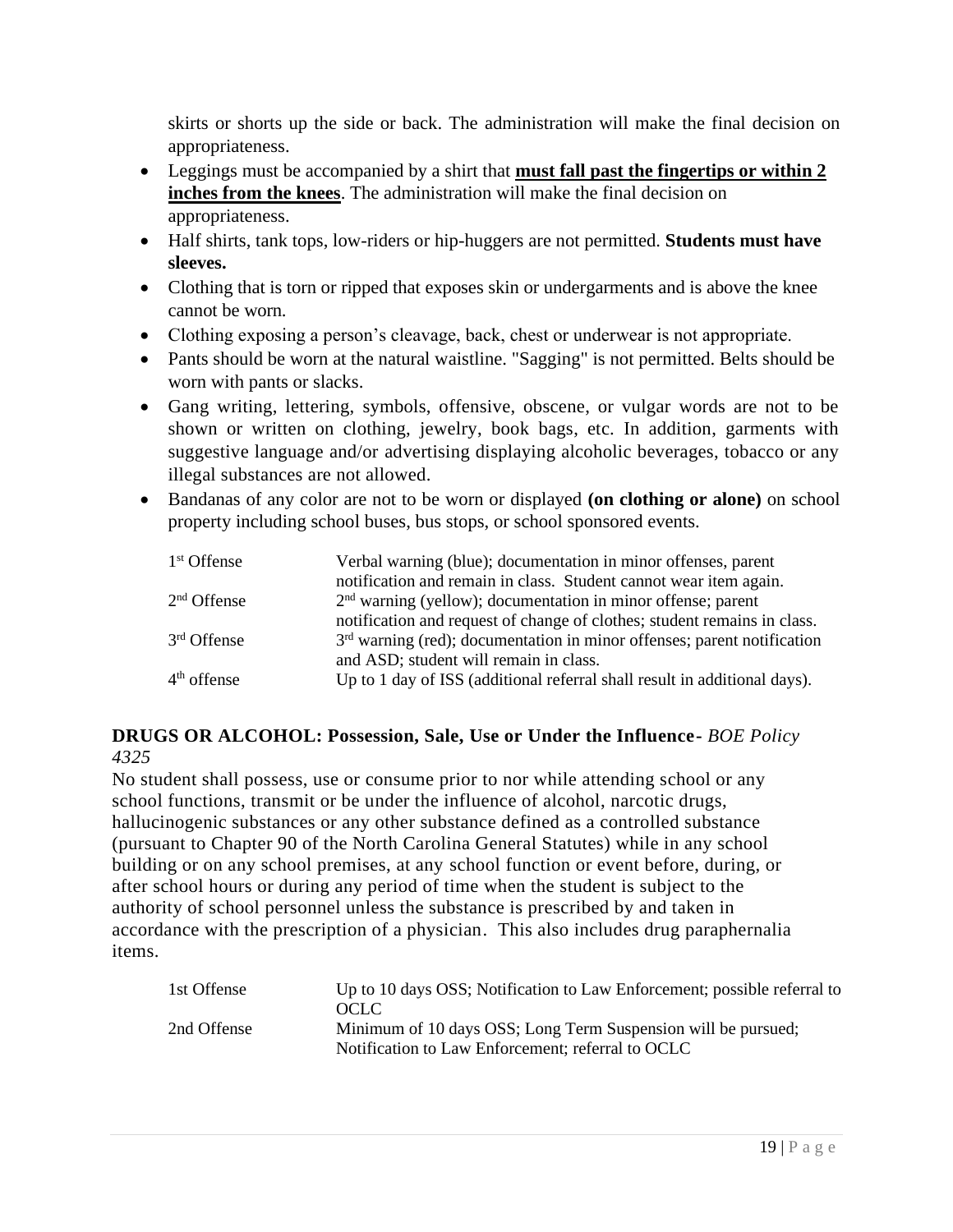# **FIGHTING**

Any student who engages in a fight and who is determined to have either provoked it or who could have reasonably prevented it from happening will be charged with fighting. This includes, but is not limited to throwing punches, pushing, slapping, or any other inappropriate and unwanted touching. Often, students indicate that they have simply been defending themselves in a fight. *Defending one's self involves getting away from the fight and notifying a teacher without throwing punches or engaging in the altercation.* Fighting is unlawful on public property and will result in criminal prosecution. During an exchange, if students are asked to disperse and they do not, they will be disciplined for failing to follow an administrative directive.

| 1 <sup>st</sup> Offense | Up to 5 days OSS                                                       |
|-------------------------|------------------------------------------------------------------------|
| $2nd$ Offense           | Up to 10 days OSS; Referral to Law Enforcement; possible OCLC referral |
| $3rd$ Offense           | 10 days OSS; Referral to Law Enforcement; Referral to OCLC             |

# **HARRASSMENT** *BOE Policy 4331*

Name-calling, sexual harassment and bullying behavior are disruptive to the educational setting. This includes communicating threats of injury or physical harm, either verbally, electronically, digital, written or social media. Students engaging in these behaviors will be disciplined in accordance with the OCS policies and guidelines.

| 1 <sup>st</sup> Offense | Up to $3$ days ISS                                                       |
|-------------------------|--------------------------------------------------------------------------|
| $2nd$ Offense           | Up to 3 days ISS or up to 3 days of OSS; possible referral to OCLC       |
| 3 <sup>rd</sup> Offense | Up to 5 days OSS; Referral to Law Enforcement; possible referral to OCLC |

#### *A determination of the appropriate consequence will be made by the administration dependent on frequency and/or level of infraction. This does include interchanges expressed on social media that disrupt the educational environment.*

# **HORSEPLAY**

Students often get excited and engage in horseplay. Horseplay is any behavior that is deemed non-threatening, but interrupts instruction, an infraction to a school rule, causes the possibility of physical harm of another and/or can be considered a safety issue. Initial occurrences of horseplay will be dealt with on the classroom level (Level 1 offense). Chronic or severe incidences of horseplay can result in a referral to the office after parent contacts.

| $1st$ offense           | Up to 3 days of ISS                       |
|-------------------------|-------------------------------------------|
| $2nd$ Offense           | Up to 3-5 days ISS or up to 2 days of OSS |
| 3 <sup>rd</sup> Offense | Up to 3-5 days OSS                        |

# **INSUBORDINATION/FAILURE TO COMPLY/Refusal of Directive** *BOE Policy 4300, 4301*

All students will follow the instructions or directions of any teacher, teacher assistant, assistant principal, school counselor, principal, student teacher, substitute teacher, secretary, bus driver, or custodian. Students must also correctly identify themselves when asked to do so by any of the personnel listed above. If a student questions a directive of a teacher, it must be in private. Students may not walk out of class without permission.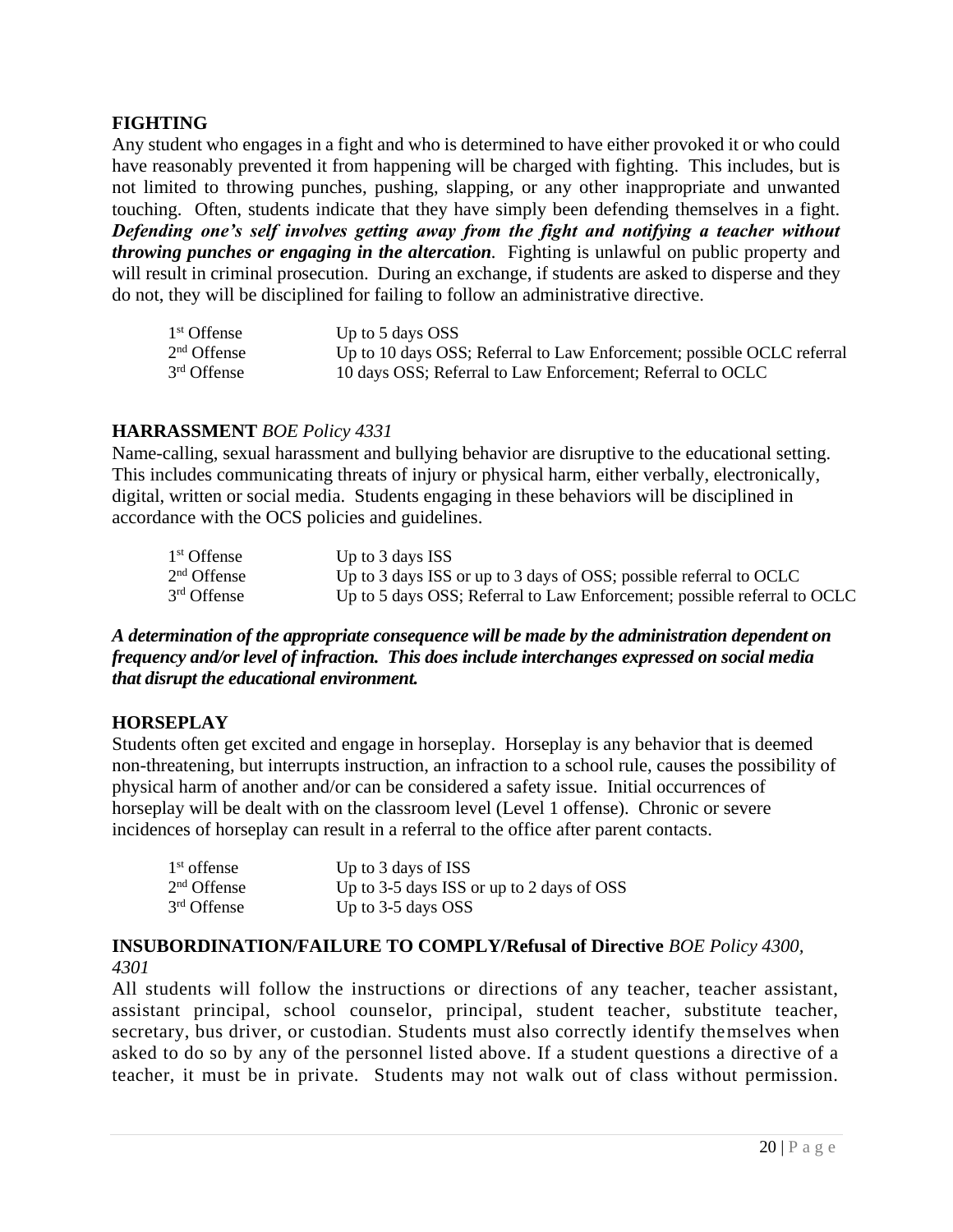Students may request to see the guidance counselor or school officials after class by obtaining a pass from their teacher.

| 1 <sup>st</sup> Offense | ADM Warning/ Up to 2 days ISS |
|-------------------------|-------------------------------|
| $2nd$ Offense           | Up to 5 days ISS              |
| 3 <sup>rd</sup> Offense | Up to 3 days OSS              |

#### *The level of refusal to follow reasonable directives of teachers or other school personnel will be considered disobedient behavior and may result in administrative consequences stipulated above.*

#### **PROFANITY/USE OF INAPPROPRIATE LANGUAGE/COMMUNICATION**

The use of profanity in school is strictly prohibited. Please respect yourself and those around you. *Violations of this policy shall be disciplined based on two criteria:* 

**Directed towards a staff member** (length of time at administrator discretion and based on frequency):

| 1 <sup>st</sup> Offense | Up to 3 days OSS        |
|-------------------------|-------------------------|
| $2nd$ Offense           | Up to $3-5$ days of OSS |
| 3 <sup>rd</sup> Offense | Up to $5-10$ days OSS   |

**Not directed towards school staff** (length of time at administrator discretion and based on frequency):

| 1 <sup>st</sup> Offense | Up to 1 day of ISS                 |
|-------------------------|------------------------------------|
| $2nd$ Offense           | Up to 3 days of ISS                |
| 3 <sup>rd</sup> Offense | Up to 3-5 days ISS or 1-3 days OSS |

# **SCHOOL BUS EXPECTATIONS** *BOE Policy 4316*

Riding a bus is a privilege not a right. Students will follow the rules and regulations provided by school officials while riding a school bus/activity bus. The bus driver, subject to the direction of the principal or designee, shall have complete authority over and responsibility for the operation of the school bus/activity bus and for maintaining appropriate conduct of students while on the bus. Student misbehavior on the school bus/activity bus will result in disciplinary action from the school's administration. *Violation of the rules and regulations for conduct on a public-school bus will result in temporary or permanent suspension of the privilege to ride a school bus/activity bus or other administrative disciplinary action. See page 27 for Bus Infractions and Discipline Matrix* 

#### **SKIPPING SCHOOL OR CLASS**

**Any student who is not in his/her scheduled class is considered skipping**. Students are responsible for notifying and securing permission from a teacher to leave class for any reason. Students are not to walk out of class without permission. Any student who leaves class must have his/her planner, hall pass or PBIS lanyard and must have the planner or lanyard when traveling around the building. Any student in the hall or any other unauthorized place can be considered skipping. In addition, failure to sign in or out during the day for any reason is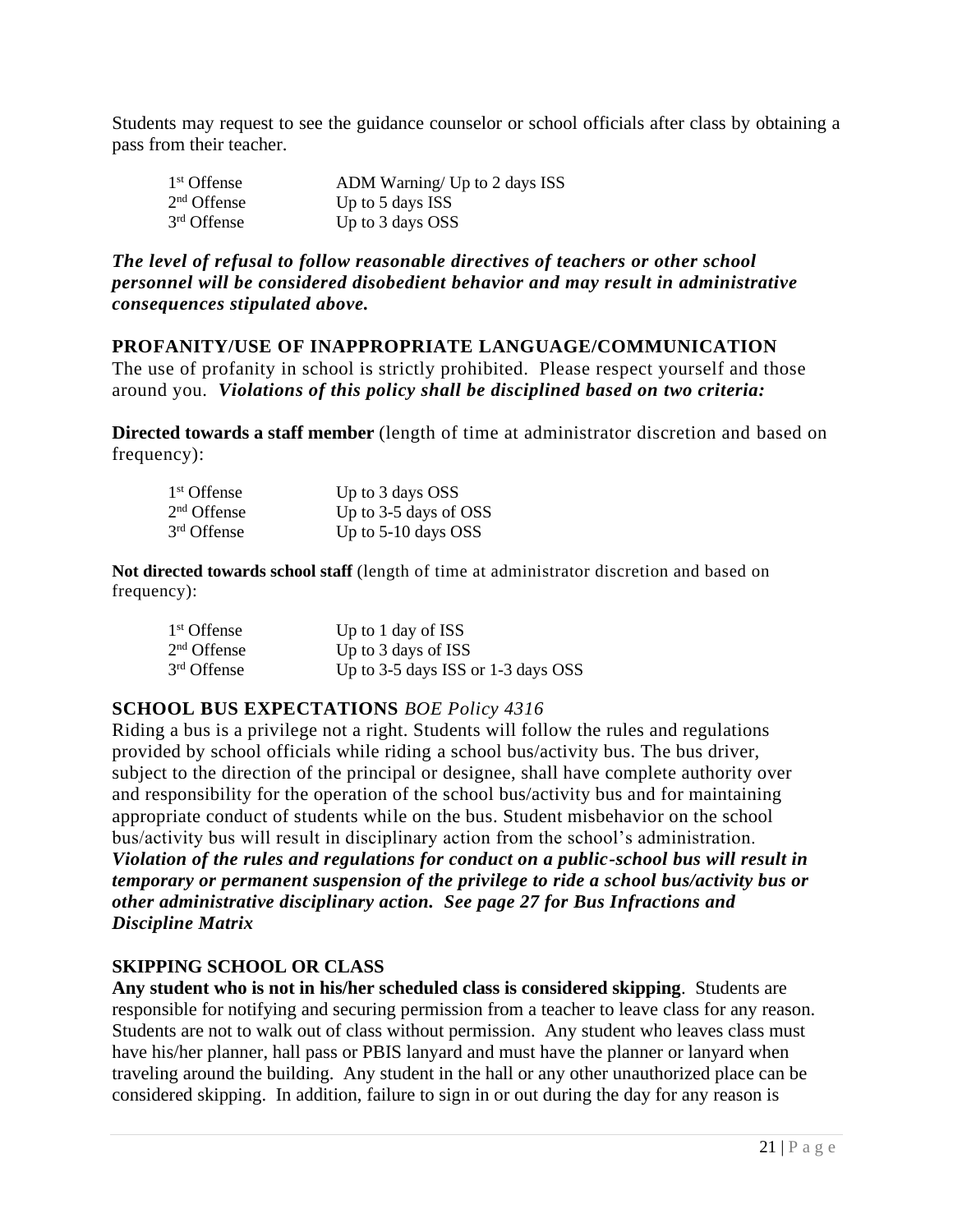considered skipping school. Misuse of instructional time may be handled at teacher level according to PBIS Management plan.

Skipping Class: Skipping School: Skipping School:

 $1<sup>st</sup>$  Offense

 $2<sup>nd</sup>$  Offense

3rd Offense

Up to 3 days ISS Up to 3 days ISS

Up to 5 days ISS Up to 5 days ISS/1-3 days OSS Up to  $1-3$  days OSS Up to  $3-5$  days OSS

# **TARDINESS**

The school day begins at 7:50 a.m. Any student who arrives after 7:50 AM and is not in their assigned classroom is considered tardy and must be signed in at the office by a parent or guardian. Please take measures to ensure that you are on time. Chronic tardiness, outside of late check-ins can result in referral to the office.

# **TECHNOLOGY** *BOE Policy 1710, 3225, 3226, 4205, 6523, 7320*

All students are expected to follow the Responsible Use Guidelines for District Issued and Personally Owned Devices. All students complete a mandatory orientation/training on the proper usage of their devices. Students that are enrolled in a 1:1 Digital Learning Classroom will be pay a \$25 Insurance Assessment to help assist the district with costs associated with supporting the devices, as well as any

accidental damages. The insurance assessment does not cover theft, non-accidental damage, or loss while off school campus.

Students are expected to follow the **Digital Learning Class Etiquette Procedures** at all times. 1=Teacher time (Screens Down); 2=Interactive Time (Screens at 45 degrees); 3=Student Time (Screens Up).

[http://images.pcmac.org/Uploads/OnslowCounty/OnslowCounty/Departments/DocumentsSubCa](http://images.pcmac.org/Uploads/OnslowCounty/OnslowCounty/Departments/DocumentsSubCategories/Documents/Digital%20Class%20Etiquette%208x14.pdf) [tegories/Documents/Digital%20Class%20Etiquette%208x14.pdf](http://images.pcmac.org/Uploads/OnslowCounty/OnslowCounty/Departments/DocumentsSubCategories/Documents/Digital%20Class%20Etiquette%208x14.pdf)

# **District Issued Device Responsible Use Guidelines:**

[http://onslowcounty.schoolinsites.com/Default.asp?PN=DocumentUploads&L=2&DivisionID=2](http://onslowcounty.schoolinsites.com/Default.asp?PN=DocumentUploads&L=2&DivisionID=2543&DepartmentID=2473&LMID=96613&ToggleSideNav) [543&DepartmentID=2473&LMID=96613&ToggleSideNav](http://onslowcounty.schoolinsites.com/Default.asp?PN=DocumentUploads&L=2&DivisionID=2543&DepartmentID=2473&LMID=96613&ToggleSideNav)*=*

# **Violations of User Agreements:**

Any violation of the technology agreements may result in disciplinary action, suspension of access, revocation of devices, or a combination thereof. Administrators and teachers will assess the seriousness of the violation in order to impose the appropriate consequence. Basic users are governed by Board Policy 3225/7320. *See page 31 for Matrix for Technology Misuse Consequences* 

*Technology Violation Categories:*

- 1. Basic disruptions to class or learning activities due to poorly timed use of technology will be handled at the classroom level in a manner consistent with other off-task or poorly timed behaviors. Consequences for this level can include redirection, temporary confiscation of the device, and/or referral to the office based on the frequency of the violation.
- 2. Criminal acts, acts of harassment, attempts to extort or make threats, attempts to bully or intimidate or other similar violations shall be handled at the administrative level.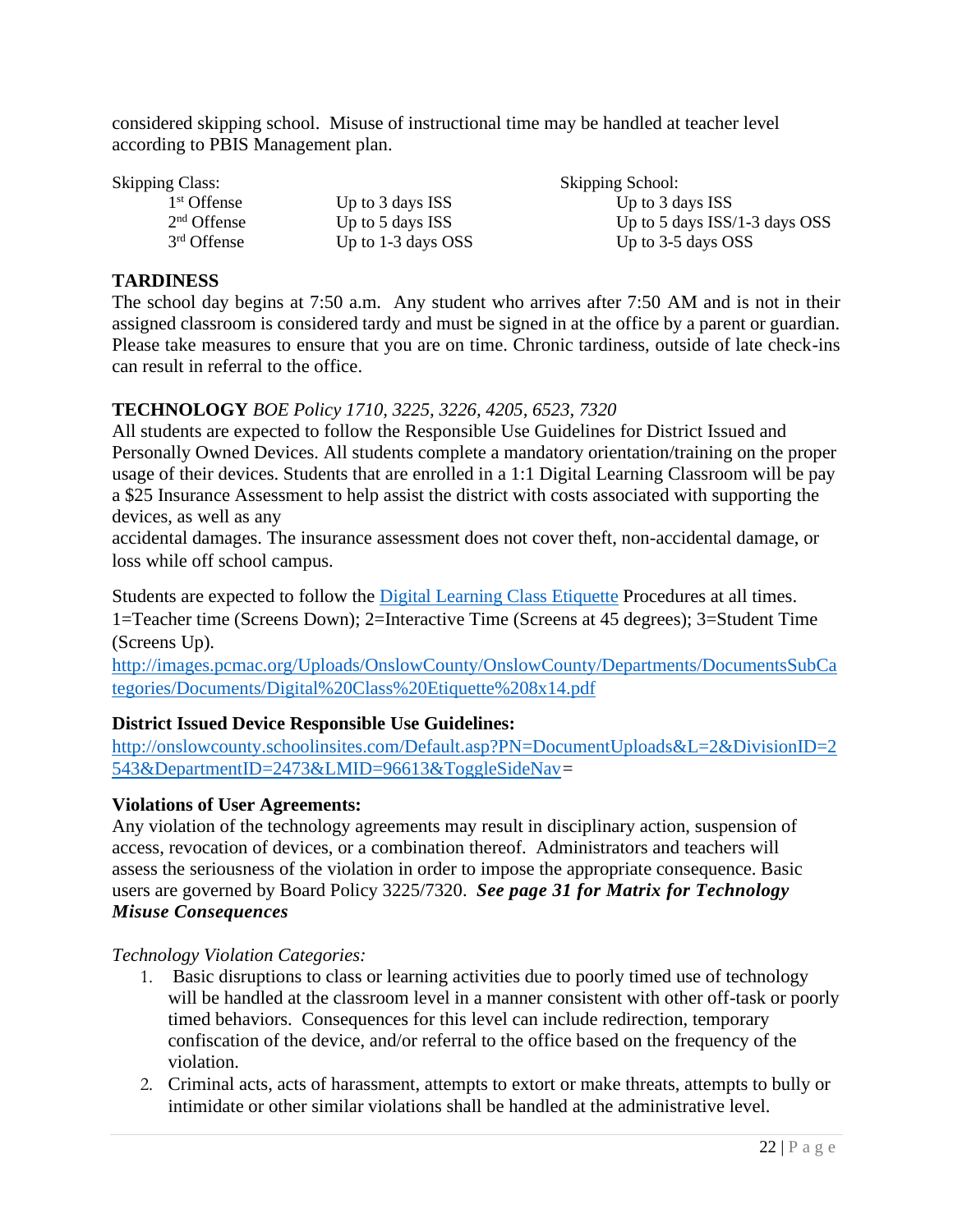Following a referral, administration will issue a consequence in a manner consistent with other violations of the law or school policy related to criminal behavior, bullying, harassment, extortion, etc. Consequences for this level will include restriction of access, in-school suspension, out-of-school suspension, and/or the filing of a criminal report.

- 3. Intentionally accessing images, websites or other content that is lewd, lascivious, profane, of a sexual or provocative nature, or communicates/implies/promotes behaviors contrary to good order and discipline at school is prohibited. These violations shall be handled at the administrative level following a referral. Consequences for this level of violation shall include removal of technology privileges for the remainder of the grading period or semester (or beyond if the incident takes place near the end of the term) and the appropriate assignment to ISS or OSS as per standard school practice.
- 4. Accessing sites or downloading programs that are not necessarily profane, vulgar, etc. but are otherwise restricted may result in an administrative referral with a written warning and/or short-term loss of privileges for an initial offense and ISS or OSS for continued offenses. Long-term loss of privileges will be imposed for chronic offenders.
- 5. Altering, accessing or attempting to access student-restricted confidential resources (i.e. attendance, grades, discipline record, staff email, etc.) shall result in long-term suspension of technology privileges and an out-of-school suspension.
- 6. Destruction, deletion or alteration of another students' work shall result in an administrative referral. Consequences for the destruction of electronic work products shall be consistent with consequences for the destruction of hard copy work products (assignment to ISS for initial offense, OSS for continued violations) and the removal of technology privileges.
- 7. Utilizing technology for unscrupulous academic purposes will result in an administrative referral. While students will have an opportunity to demonstrate their learning, the incident will be categorized as "cheating" and will result in ISS for an initial offense and OSS for continued offenses.

| 1 <sup>st</sup> Offense | Possible loss of privileges and/or up to 2 days ISS |
|-------------------------|-----------------------------------------------------|
| $2nd$ Offense           | Loss of privileges; up to 5 days ISS                |
| $3rd$ Offense           | Loss of privileges; up to 3 days OSS                |

*Violations of this policy shall be at the discretion of administration based on severity, level and frequency of incident. Any misuse that is deemed as criminal shall be referred to law enforcement immediately. Administration has the right to check history and/or take possession of personal device for purposes of investigation of incident.*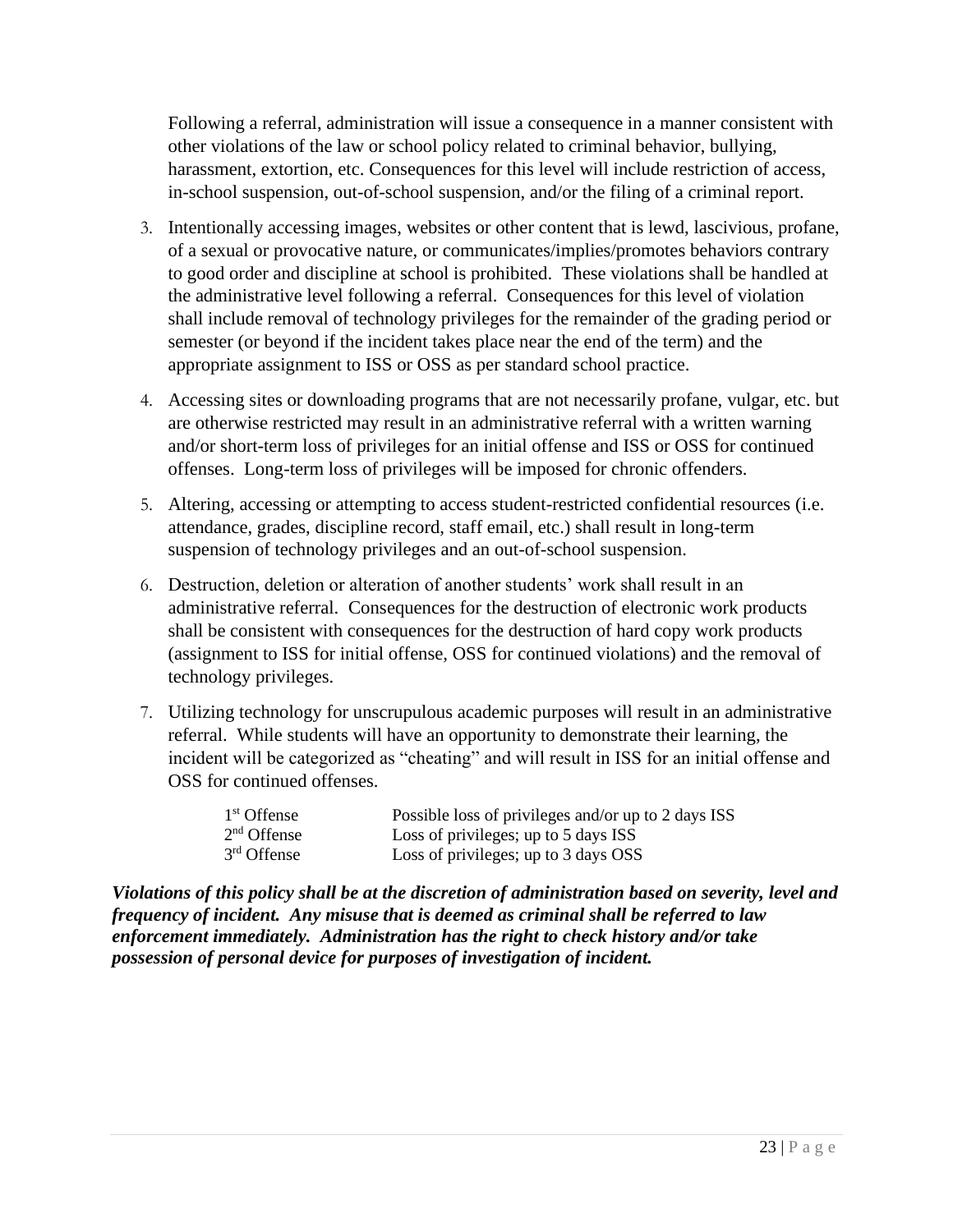#### **Breach of Confidentiality with use of technology:**

Legal precedent has been established that classrooms and any other environment connected to the school system (bus, restroom, playgrounds) are protected areas for one-party recording: The following guidelines shall be adhered to:

- o *Any video, audio or photographic recording in classrooms or other areas designated for student learning without prior consent from the teacher and/or school administration is strictly prohibited.*
- o *Any video, audio or photographic recording in restrooms, locker rooms, or any other areas where privacy is an expectation is impermissible.*

| 1 <sup>st</sup> Offense | Up to 2 days ISS                     |
|-------------------------|--------------------------------------|
| $2nd$ Offense           | Up to 5 days of ISS or 3 days of OSS |
| 3 <sup>rd</sup> Offense | Up to 5 days of OSS                  |

*Based on severity and frequency of violation, Administration has the discretion for additional consequences up and including short term suspension of 10 days; referral to OCLC or report to law enforcement that could result in in criminal charges.* 

#### **THEFT AND DAMAGE TO PRIVATE OR PUBLIC PROPERTY** *BOE Policy 4330*

Students shall not damage or steal or be in possession of any stolen private or public property while under the authority of school personnel or during the school day, on school-sponsored events or trips, or while riding the school or activity bus. Students should take care to protect their possessions while on school property. Unnecessary items should not be brought to school. To help prevent stealing, label or tag your clothing and belongings, do not share lockers or give your combination to another student, and do not leave valuables in the gym locker rooms. The school is not responsible for lost, stolen or damaged property or to conduct any investigation that may impact or result in loss of instructional time.

| 1 <sup>st</sup> Offense | Up to 3 days ISS; possible referral to Law Enforcement                    |
|-------------------------|---------------------------------------------------------------------------|
| $2nd$ Offense           | Up to 5 days ISS or 3 days of OSS; possible referral to Law Enforcement   |
| $3rd$ Offense           | Up to 5 days OSS; possible referral to Law Enforcement; possible referral |
|                         | to OCLC                                                                   |

*Possession of property (books, clothing, equipment, etc.) that is not a student's personal property is viewed as stealing and may result in out-of-school suspension for up to ten days and a report to law enforcement. Restitution for the damaged or stolen property will be made before the student will be allowed to participate in extra-curricular activities. Consequences based on frequency and/or value of stolen and/or damaged item will be at the discretion of administration and can also result in report to law enforcement.*

#### **THREATENING ACTS** *BOE Policy 4331*

Students are prohibited from directing toward any other person any language which threatens force, violence or disruption, or any sign or act which constitutes a threat of force, violence, or disruption. This includes written threats or social media communication.

| 1 <sup>st</sup> Offense | Up to $3$ days ISS                                            |
|-------------------------|---------------------------------------------------------------|
| $2nd$ Offense           | Up to 3 days OSS; referral to Law Enforcement                 |
| $3rd$ Offense           | Up to 10 days OSS; Law Enforcement; possible referral to OCLC |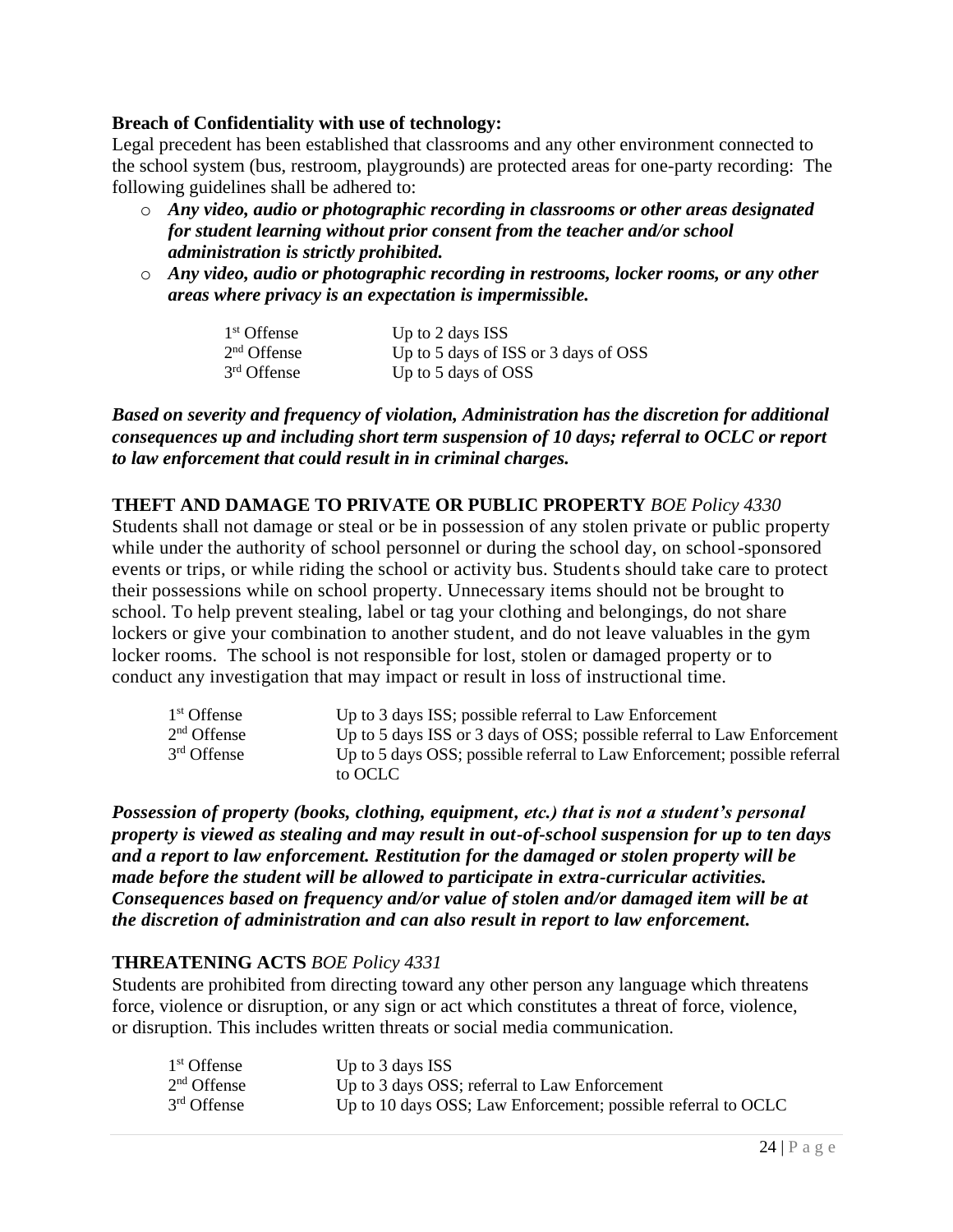# *Administration has the discretion to apply more severe consequences based on the level of threat and violation of this policy.*

# **TOBACCO PRODUCTS: POESSION AND/OR USE** *BOE Policy 4320*

Students are prohibited from using, distributing, selling, possessing (includes drug paraphernalia) or being under the influence of any tobacco product (1) in any school building, school vehicle, or on the school grounds at any time; (2) at any school-related activity, including athletic events; or (3) at any time when the student is subject to the supervision of school personnel, including school trips. The term "tobacco products" includes cigarettes, cigars, blunts, bidis, pipes, chewing tobacco, snuff, smokeless tobacco, and any other items containing or reasonably resembling tobacco or tobacco products or any other drug paraphernalia. **This includes possession of lighters and/or matches, ecigarettes and vapor***.*

| 1st Offense | Up to 3 days ISS |
|-------------|------------------|
| 2nd Offense | Up to 5 days ISS |
| 3rd or more | Up to 3 days OSS |

#### **WEAPONS, BOMBS, BIOLOGICAL OR CHEMICAL THREATS, EXPLOSIVES, AND THREATS TO SAFETY** *BOE Policy 4333*

The presence of weapons, bomb, biological, or chemical threats or actions that constitute a clear threat to the safety of students and employees will not be tolerated. Any student violating this policy will be removed from the classroom or school environment for as long as necessary to ensure a safe and orderly environment for learning. Specifically, students shall not possess, handle, transmit, manufacture, or use any explosive device or weapon such as a firearm, knife or any other device perceived to be a weapon. Weapons will be confiscated and turned over to the sheriff's department. According to Onslow County Board Policy 4333, "Students are prohibited from making, aiding and/or abetting in making a bomb threat or perpetrating a bomb hoax against school district property by making a false report that a device designed to cause damage or destruction by explosion, blasting or burning is located on school property." This includes any biological or chemical substance, instrument or artifact. *Possession of weapons or firearms or violation of this policy shall result in a minimum of 3 to 10 days out-of-school; long-term suspension (365 days); report to law enforcement and/or referral to the Onslow County Learning Center.*

Perpetrating a bomb threat hoax by bringing a fake explosive device onto school property (buildings, buses, or grounds) or into school-sponsored events or activities is now a Class H felony. Encouraging or aiding a minor to bring onto school property any true explosive device is now a Class G felony.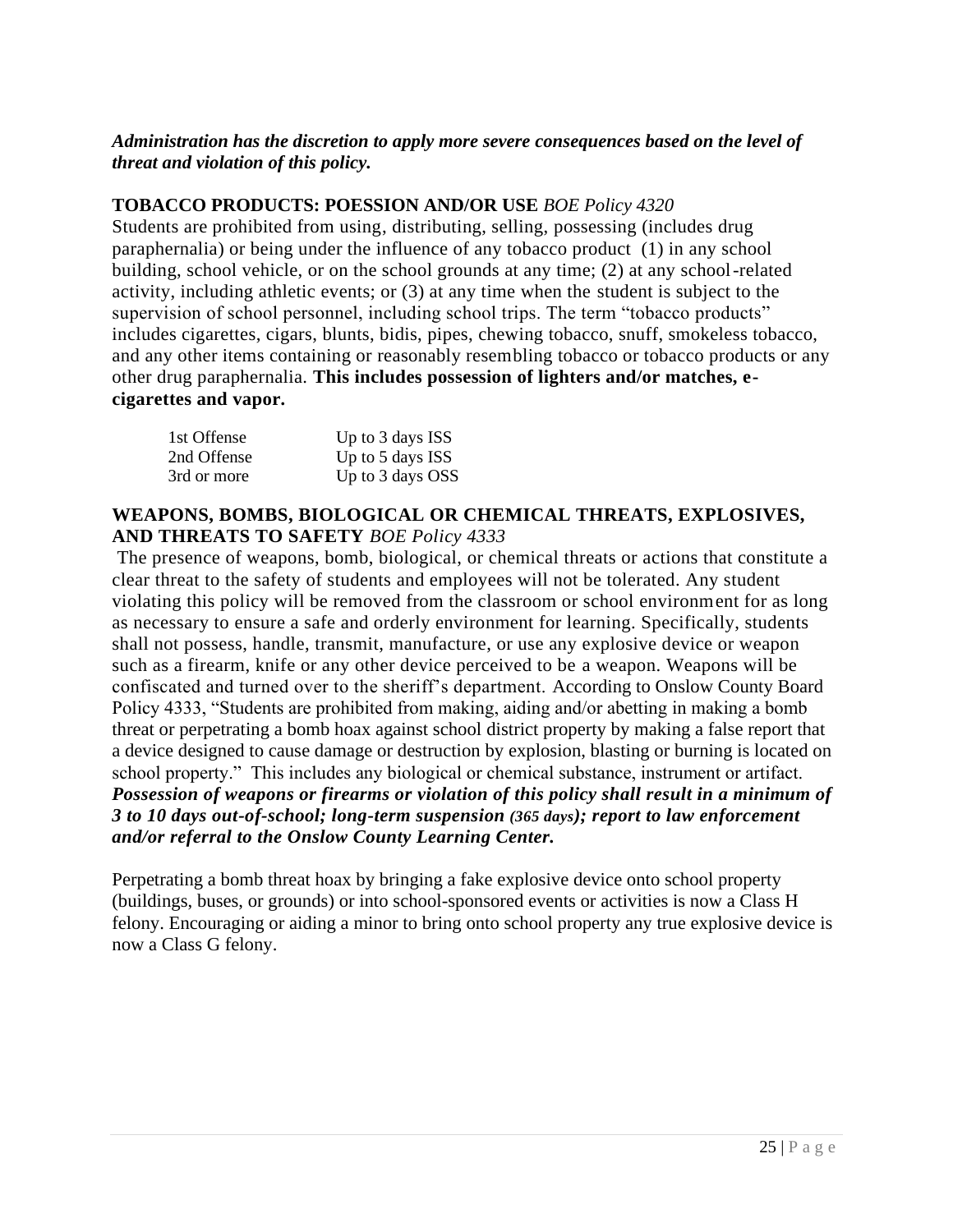# **Disciplinary actions are subject to change at any time.**

# **PBIS Classroom Behavior Support**

# **GREEN: GO**

Everybody starts each day on the green

(Remember…you can earn your way back to the green)

# **BLUE: VERBAL REMINDER**

A reminder to get you back on task and adhering to classroom expectations.

# **YELLOW: CAUTION**

Opportunity to get back on task. Complete the caution card. Work alone away from the group for that activity or for a brief period of time to reflect.

# **RED: STOP**

Unable to work with the group. You will be removed from your group and/or sent to another room to complete your work. Parents are called and "After School Detention" is assigned.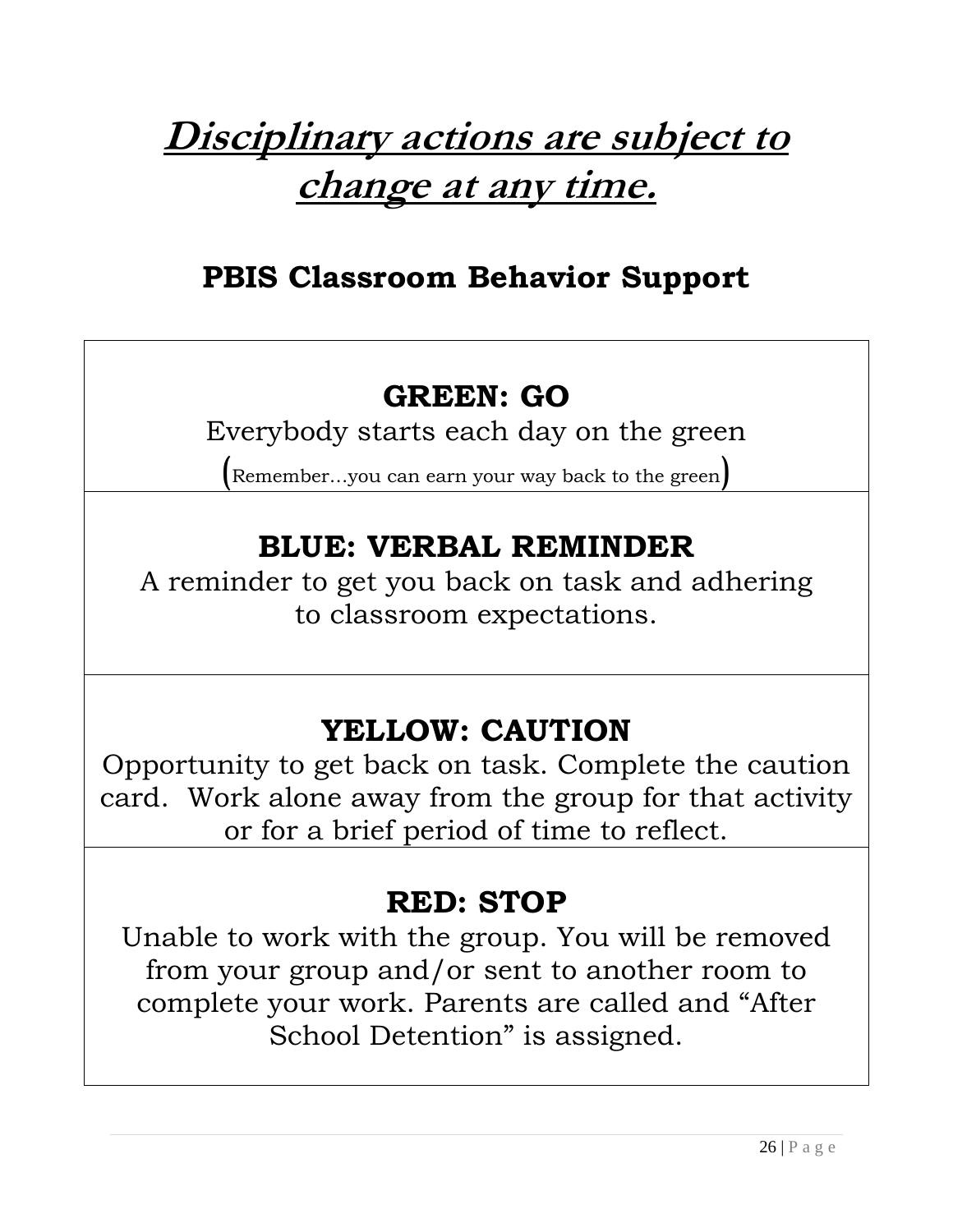# **Southwest Middle School Positive Behavior Intervention Support Plan**

To maintain a classroom community that is conducive to learning, it is essential that students exhibit responsible, appropriate behavior. The behavior support plan is designed to support students as they learn to make appropriate, responsible choices. The plan allows students the opportunity to correct the mistakes they may make. **All students will be provided a safe nurturing environment in which they learn to make good choices and are supported by a system that allows students the opportunity to determine their own immediate outcomes.** The Classroom Positive Behavior Intervention Support Program will follow the Color Conduct Chart.

The Color Conduct Chart is divided into the following four sections or zones:

**All students begin in the Green Zone** each day and in each class period.

**Blue Reminder Zone**: The student receives a verbal warning by the teacher. It is recommended that with the verbal warning students are asked: What are you doing? What should you be doing? Show me. This allows students to verbalize that they know the rules and expectations and have opportunity to model these behaviors. Staff is encouraged to correct the behavior **respectfully and privately**. If the student continues to misbehave, he/she is moved to the Caution Zone area of the classroom. Each blue must be recorded in the Educators Handbook even though it is the first warning.

**Yellow Caution Zone:** If a student is moved into the Caution Zone, the student must move to the Caution Zone area within the classroom and continue their work there. The student should be aware of why they are in the Caution Zone. During his/her time in the caution zone allow the student to refocus and change their behavior. If the student continues the poor behavior, he/she will be directed to go to the Red No Zone and will take the Red Zone/ASD alert with them to the ISS room. Each yellow must be recorded in the Educators Handbook and parent is contacted.

**Red No Zone:** If a student has earned their way to the Red No Zone, they will be instructed to complete a reflection sheet outlining their poor behavior choices. The student will also be assigned After School Detention for the next Tuesday because of their poor behavior choices. Each red must be recorded in the Educators Handbook and the student's parent will be contacted by the referring teacher to make the parent aware of the student's actions and assignment of After School Detention. **If you send home the Red Zone/ASD alert, contact must be made. You must confirm that the parent is aware of ASD (3 copies of the form: white copy to student for a parent to sign and return, yellow copy to ISS Director after parent contact has been made and documented, Pink copy keep for teacher records).** Students/parents must be given 24 hours' notice for ASD. If the inappropriate behavior continues in the Red Zone, the student will be sent to the administrative office for alternate consequences. If a student does not show up for detention the staff member who has ASD duty will refer the student to administration with a discipline referral no later than 7:00 the following morning. Students will remain in the Red Zone until they have thoughtfully and thoroughly completed the reflection form without putting any blame for their behavior on others.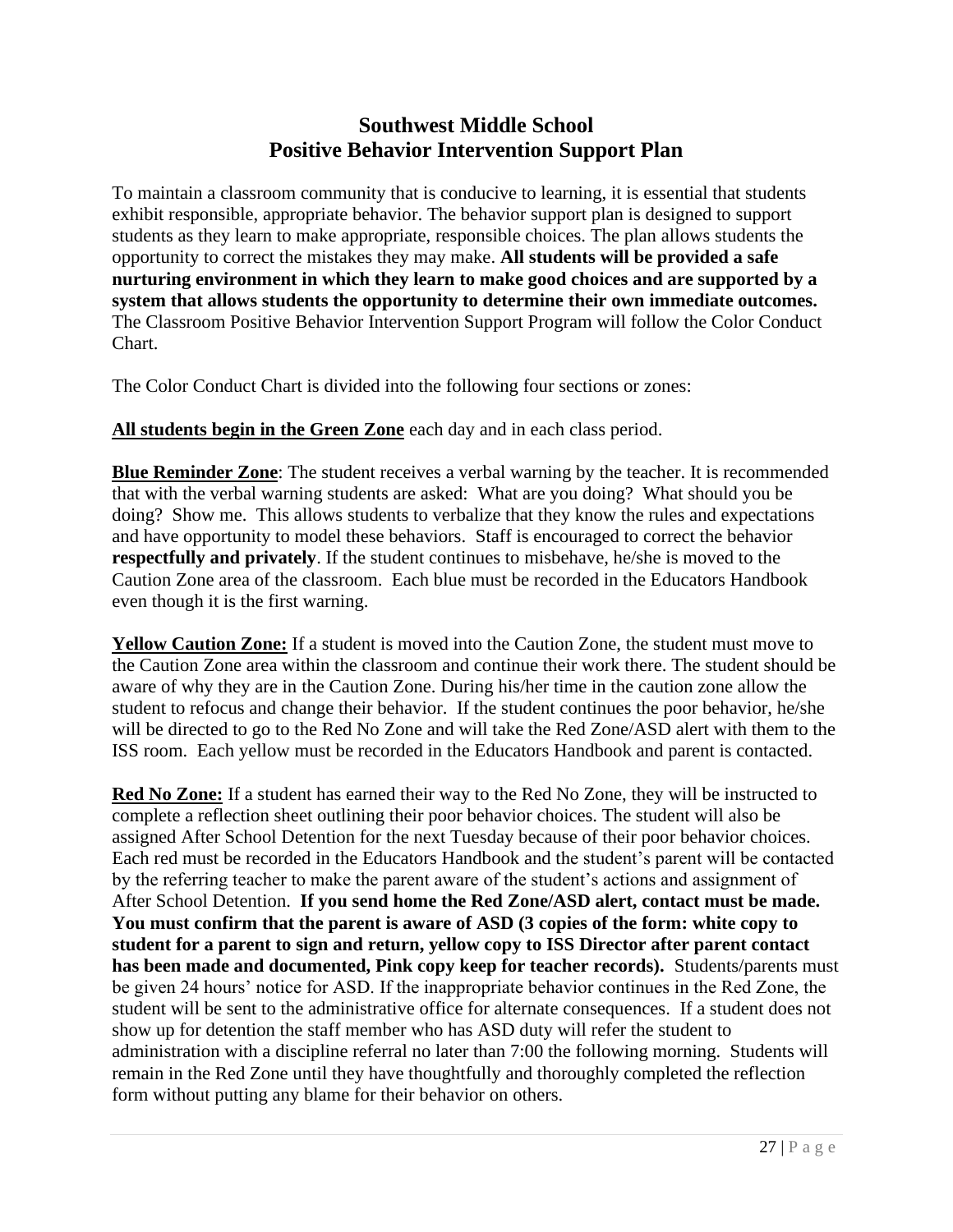# **ASD Protocol**

- ISS Director will email the staff members on duty of the students scheduled for ASD that week.
- The two teachers on duty should meet the students in the cafeteria at dismissal/3:10 and seat them facing away from the window towards the wall.
- Students in attendance should sign the roster that was emailed to you.
- During ASD students should sit quietly. They may or may not do homework, read, etc. The purpose of ASD is take away student free time since they disrupted class time. It is not a teacher-led study hall or tutoring session. Students should not be doing chores for the teacher.
- Escort students to the front of the school at 4:00. Wait with students until their ride arrives. If students remain on campus at 4:15 notify the front office and they will notify an administrator. **Staff should never leave students unattended.**
- By the end of ASD for that day, complete an online discipline referral for students who did not show up.
- Before leaving, put the signed roster in Mrs. Baker's mailbox.

**Chronic Zone offenses**: If a student receives chronic color offenses within a week of 3 yellows or 2 red zones the following actions shall result:

- $\bullet$  1<sup>st</sup> offense Administrative Warning
- $2^{nd} 3$ 1 day of ISS
- $\bullet$  4<sup>th</sup> offense 2 days of ISS

Subsequent offenses shall result in an additional days of ISS. *PBIS allows students ample warnings and fresh starts*; consistent misbehavior will not be tolerated. Homeroom teachers are responsible for looking at discipline data and sending the office referrals for chronic offenses.

**Level III offenses**: These offenses warrant an automatic discipline referral to administration. These are behaviors may include but are not limited to: fighting, disrespect towards staff, skipping school or class, assault, inappropriate items on campus etc.

**Staying on Green:** There will be incentives for students who stay on green and do not have any discipline referrals (including bus referrals) and for those who meet these requirements for the full year.

**Earning Rewards:** Students can earn Colts Card signatures and Colts Cash.

- Students will earn signatures for AVID Binder Checks and for displaying Compassion, Courage, Commitment, and making good Choices. Colts Card signatures go toward your House Team Points each week. Each teacher signature will count for one point. Houses will compete for the leader board in the cafeteria and for various privileges throughout the year. The End of Year House Championship Cup will be awarded to the winning House at the final House assembly.
- Students may also earn signatures:
	- o From any staff member at their discretion for doing good deeds, exhibiting a growth mindset, going above and beyond in work ethic, behavior, manners, etc.
	- o Students should not receive signatures for good grades.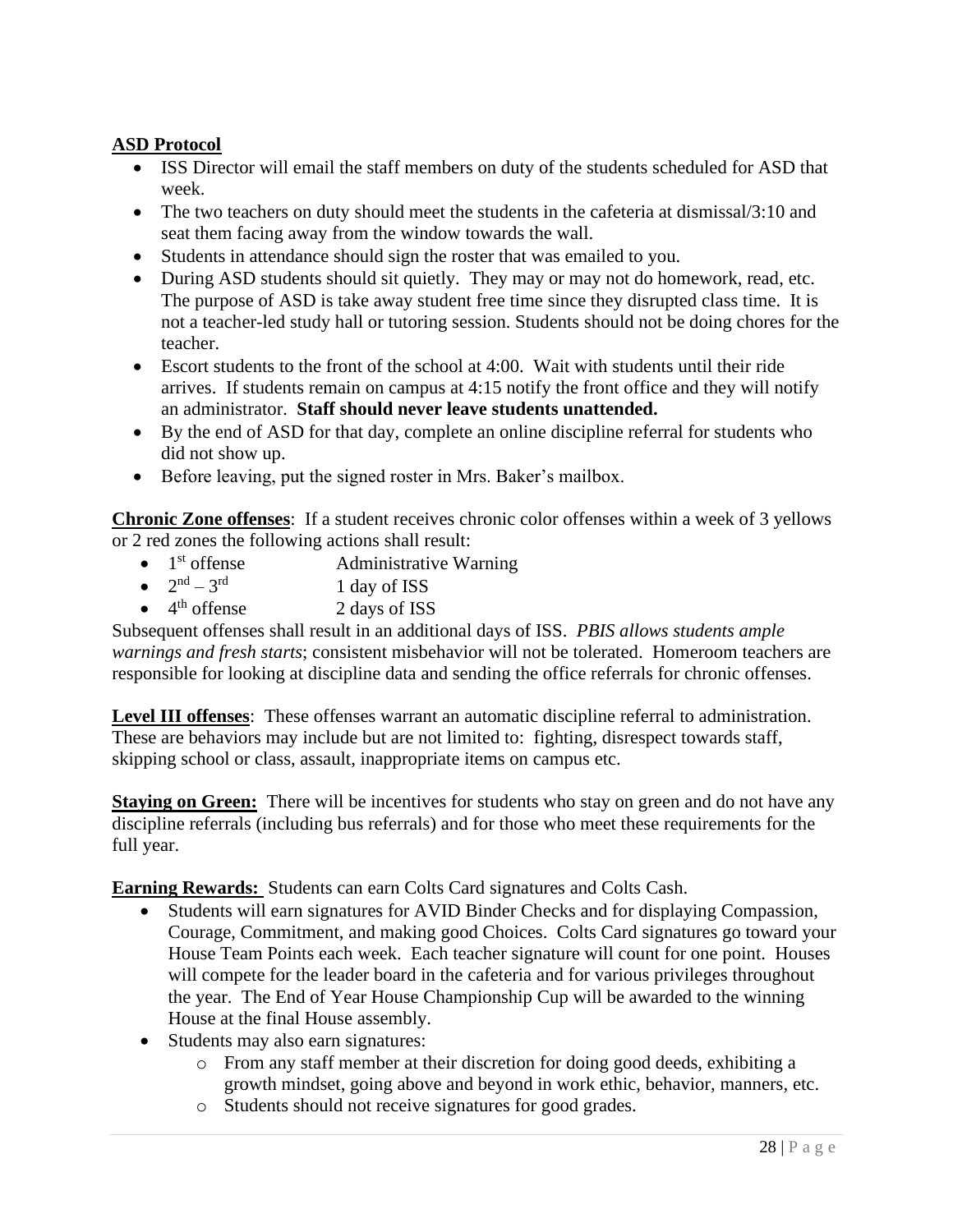• Students will earn Colts Cash for each day a student stays on green. They can also earn one extra buck for turning in their Colts Card on Friday in their House meeting.

**9 Weeks Celebrations:** At the end of each 9 weeks there will be a celebration for all students who do not have any ISS/OSS, bus suspension, no Red Zone, and other requirements as determined by the PBIS committee.

• 1<sup>st</sup> 9 Weeks students must not have more 10 Yellow Zones

**School Store:** Students may save their Colts Tickets and redeem them for prizes, activities, or for the school store. Approximately every two weeks, students will have an opportunity to redeem their Colts Cash.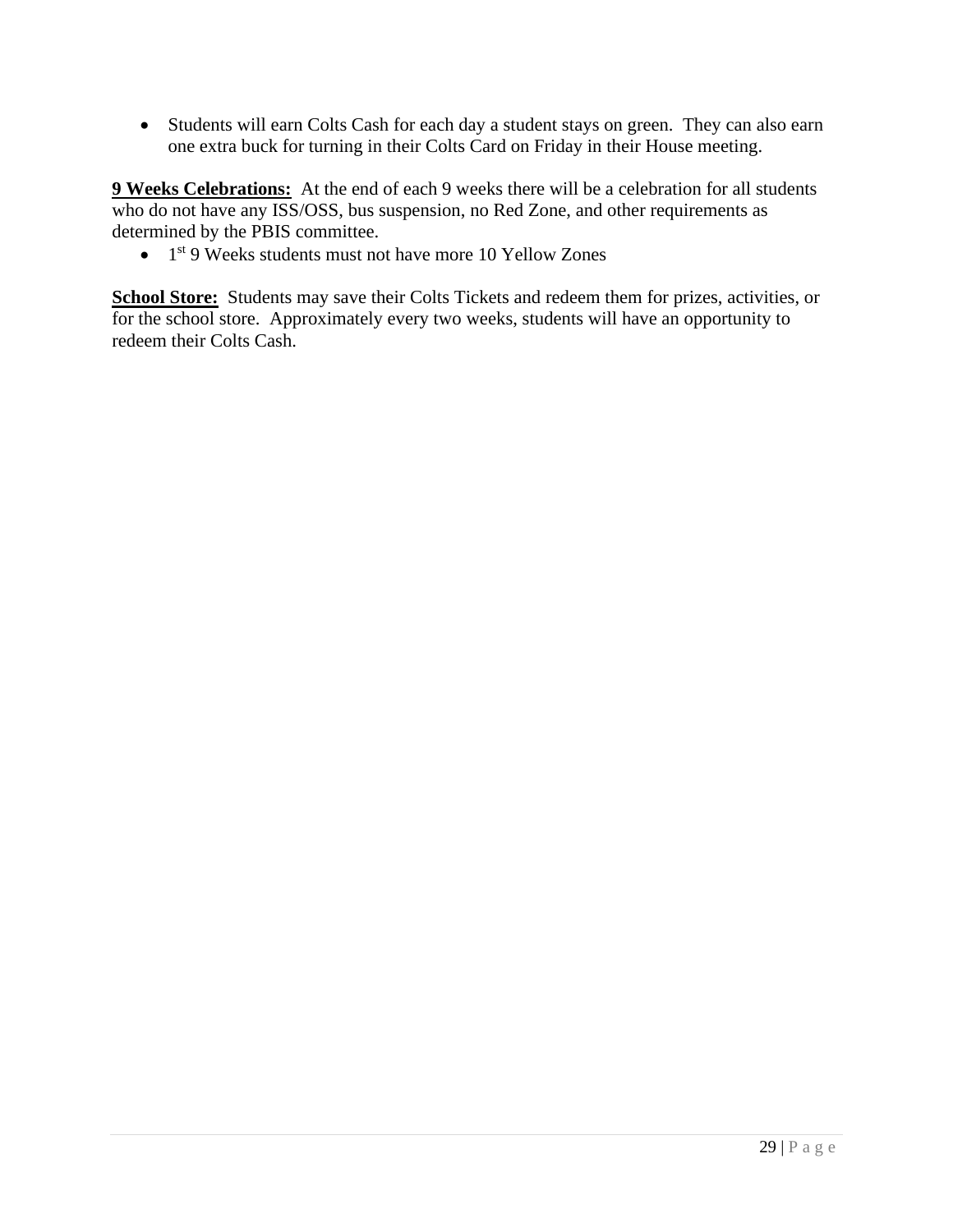# **Southwest Middle School COLTS Behavior Matrix**

| Expectations             | Cafeteria                                                                                                                          | Movement/<br>Transition                                                                              | Classroom                                                                                                                                                  | <b>Rest Rooms</b>                                                                                                                  | <b>Bus</b>                                                                    | Physical<br><b>Activity Time</b>                                                                                          | Media Center                                                                                                               |
|--------------------------|------------------------------------------------------------------------------------------------------------------------------------|------------------------------------------------------------------------------------------------------|------------------------------------------------------------------------------------------------------------------------------------------------------------|------------------------------------------------------------------------------------------------------------------------------------|-------------------------------------------------------------------------------|---------------------------------------------------------------------------------------------------------------------------|----------------------------------------------------------------------------------------------------------------------------|
| Вe<br>Courteous          | Have lunch<br>number<br>ready<br>Maintain<br>inside voice                                                                          | Stay to the right<br>on the orange<br>line.<br>Walk directly to<br>appropriate<br>destination        | Follow adult<br>directions the first<br>time.<br>Use a calm voice<br>and appropriate<br>body language and<br>always raise your<br>hand before<br>speaking. | Use facilities<br>properly.<br>Treat doors,<br>partitions, and sinks<br>with care.<br>No writing on the<br>walls or stalls.        | Be at bus stop<br>on time                                                     | Play Fairly<br>Be A Team Player<br>Follow the Game<br>Rules.                                                              | Designate whether<br>student will be visiting:<br>To return book<br>To exchange book<br>Check out book<br>Conduct research |
| Be<br>Orderly            | Keep hands<br>and feet to<br>vourself<br>Be polite to<br>all<br>Cafeteria<br>staff and<br>teachers                                 | Walk quietly so<br>others can<br>continue to learn                                                   | Have all materials<br>needed for class.<br>Be On Time.<br>Be seated and ready<br>to work when the<br>bell rings.                                           | Use the Hallway<br>Passport when<br>leaving the room.<br>Use only at teacher<br>appointed times.<br>Allow the privacy of<br>others | Follow driver<br>directions and<br>speak nicely                               | Play safely<br>Stay in assigned<br>area.<br>Enter and Exit<br>building calmly.                                            | Use the hallway pass                                                                                                       |
| Be A Good<br>Listener    | Follow<br>directions<br>and<br>procedures                                                                                          | Follow directions<br>and procedures<br>without<br>reminders.<br>Silent during all<br>practice drills | Listen with eyes<br>and ears<br>Give your best<br>effort and make<br>good choices<br>Be aware of raised<br>hand for silent<br>queue                        | Listen and report any<br>misconduct                                                                                                | Go directly to<br>vour bus after<br>school and<br>promptly find<br>your seat. | Follow directions.<br>Active and positive<br>participation.                                                               | Follow directions and<br>procedures without<br>reminders.                                                                  |
| Вe<br>Thoughtful         | Only take<br>items that<br>are needed<br>Keep lunch<br>area clean.<br>Pick up your<br>trash.<br>Keep all<br>food on<br>your plate. | Keep all areas free<br>of trash and litter.<br>Greet adults and<br>others in passing.                | Keep track of your<br>belongings<br>Value the property<br>of others.<br>Treat others as you<br>would like to be<br>treated                                 | Report any<br>vandalism.<br>Discard paper towels<br>in trash can<br>Flush toilet<br>Wash hands                                     | Report any<br>vandalism to<br>your driver                                     | Include everyone<br>Demonstrate good<br>sportsmanship.<br>Use polite<br>comments.<br>Respect personal<br>space of others. | Use polite "inside voice"<br>while visiting the media<br>center.                                                           |
| Practice<br>Self-Control | Only one<br>trip through<br>lunch line.<br>Work<br>toward<br>"Free<br>Seating<br>Friday"                                           | Be a role model to<br>others<br>Arrive on time.                                                      | Set goals to make<br>better grades. Be<br>honest                                                                                                           | Complete task in a<br>timely manner.<br>Use only at teacher<br>appointed times                                                     | Keep bus clean                                                                | Make good<br>choices.<br>Show Respect.                                                                                    | Keep hands and feet and<br>other objects to yourself.                                                                      |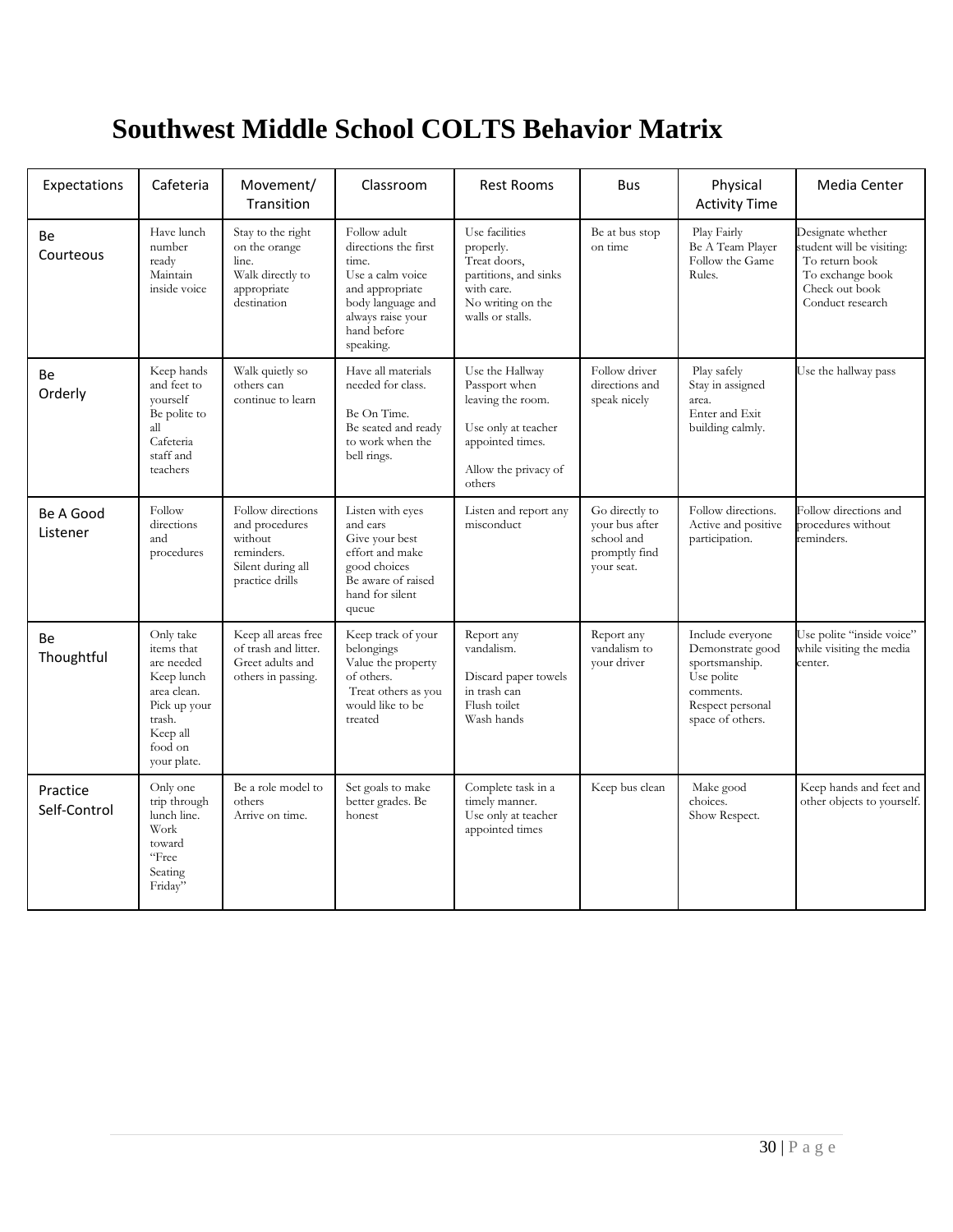

# **Technology Misuse Consequences**

| <b>Level</b> | <b>Example Infractions</b>                                                                                                                                                                 | Level of<br>Consequence                                                                      | <b>Consequence Examples</b>                                                                                                                                                                                                                      |
|--------------|--------------------------------------------------------------------------------------------------------------------------------------------------------------------------------------------|----------------------------------------------------------------------------------------------|--------------------------------------------------------------------------------------------------------------------------------------------------------------------------------------------------------------------------------------------------|
| I            | Off-Task (e.g. playing<br>games vs. working on<br>assignments)<br>Improper handling of<br>device*<br>Searching for<br>inappropriate content                                                | Classroom                                                                                    | • Review of AUP<br>Review of proper device<br>care and maintenance<br>procedures<br>• Review of Digital<br>Citizenship expectations<br>Documented<br>$\bullet$<br>Parent/Guardian contact                                                        |
| $\mathbf{I}$ | Repeated Level I<br>infractions<br>Negligent/Intentional<br>damage to device**<br>Intentional or attempted<br>bypass of content filter<br>Accessing or possessing<br>inappropriate content | School<br>Administration                                                                     | • Documented<br>Parent/Guardian contact<br>Charge of repair or<br>replacement cost<br>Digital Citizenship and/or<br>AUP review assignment<br>Short-term loss of<br>privileges (may include<br>loss of ability to take<br>device home)<br>ISS/OSS |
| III          | Repeated Level II<br>$\bullet$<br>infractions<br>Hacking/Illegal Activity<br>Intentional destruction of<br>device<br>Possession or<br>transmission of<br>inappropriate/illegal<br>content  | School<br>Administration<br>District<br>Administration<br>Law Enforcement (if<br>applicable) | • Documented<br>Parent/Guardian contact<br>Charge of repair or<br>replacement cost<br><b>OSS</b><br>Referral to law<br>enforcement (if applicable)<br>Permanent loss of<br>privileges                                                            |

\*Examples of improper handling: carrying device by the screen; storing the device in a careless manner;

\*\* Examples of negligent/intentional damage to device: spilling liquid in/on device; removing keys from keyboard; breaking earphone plugs off in audio port by jerking them out.